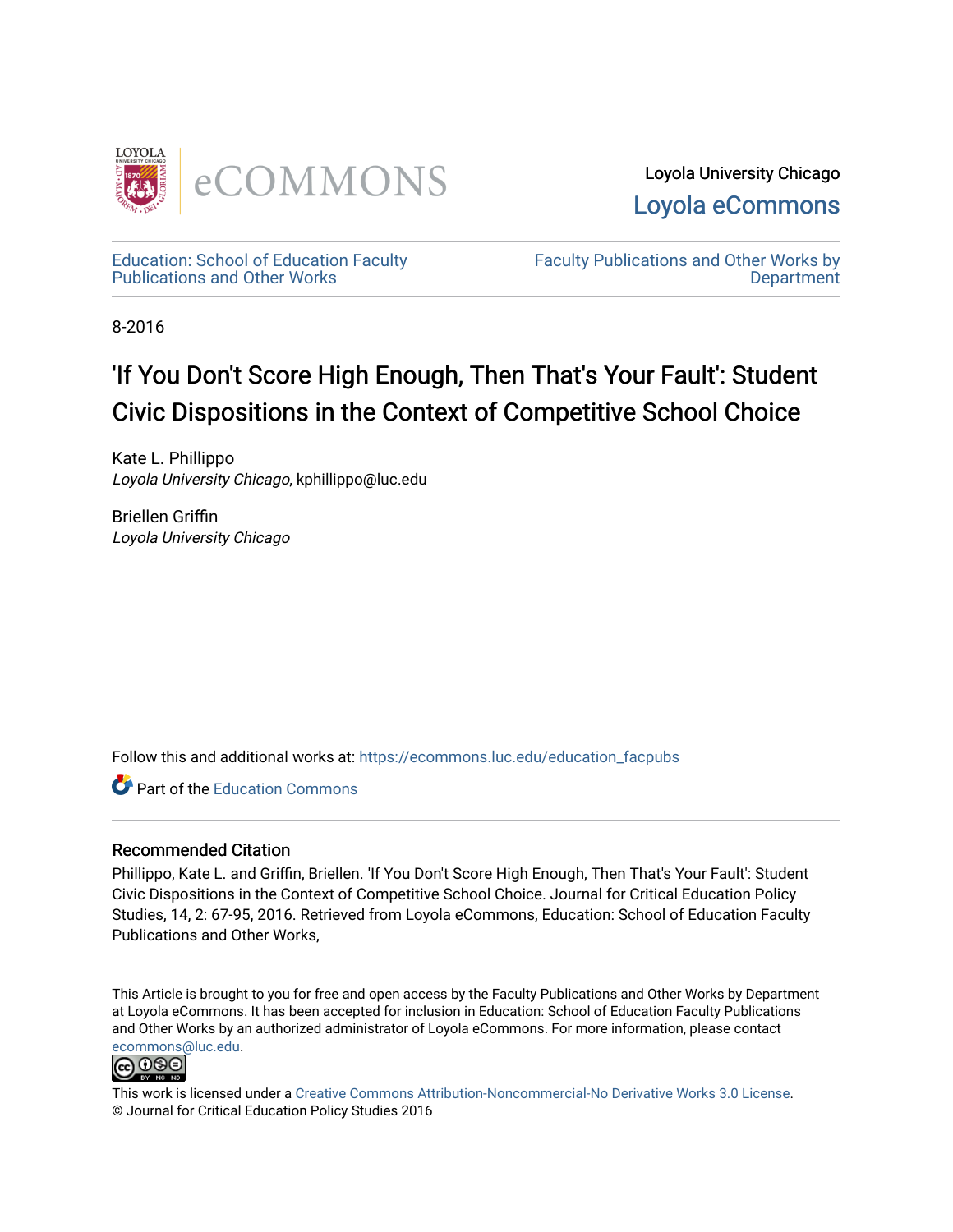# **"If you don't score high enough, then that's your fault": Student civic dispositions in the context of competitive school choice policy**

**Kate Phillippo** Loyola University Chicago, Illinois, USA

# **Briellen Griffin**

Loyola University Chicago, Illinois, USA

#### **Abstract**

*When school choice policies position young people to compete with one another to access public educational resources, students stand to experience these policies in not only academic, but also civic dimensions. Young people's very encounters with competitive school choice policy through their day-to-day schooling constitute a civic experience. This article, then, explores how students who encounter competitive school choice policies come to understand themselves and other youth as citizens. We pursue this line of inquiry through a critically-oriented, qualitative case study conducted with a racially, ethnically, linguistically and socioeconomically diverse group of 36 students undergoing Chicago's competitive high school admissions process. Our findings strongly suggest that competitive school choice policies position youth to see their fellow citizens (and themselves) as individuals with unequal degrees of civic entitlement and capacity, who must earn their rights, and who have limited civic obligations to others. This article concludes with a discussion of implications for school choice policy equity, civic learning, and the role of youth as powerful policy actors.*

**Keywords:** *school choice, civic learning, civic dispositions, neoliberal education policy, adolescents*

School choice policy, introduced in many U.S. cities at the turn of the  $21<sup>st</sup>$  century, has received mixed reviews. Choice proponents have contended that policies that allow parents and children to choose from a range of schools would benefit all students, with strong schools attracting students and in turn thriving, while underperforming schools would lose enrollment and associated funding, ultimately closing down (Betts and Loveless, 2005; Friedman, 1955; Hill, 2005). Market ideology shapes this vision, which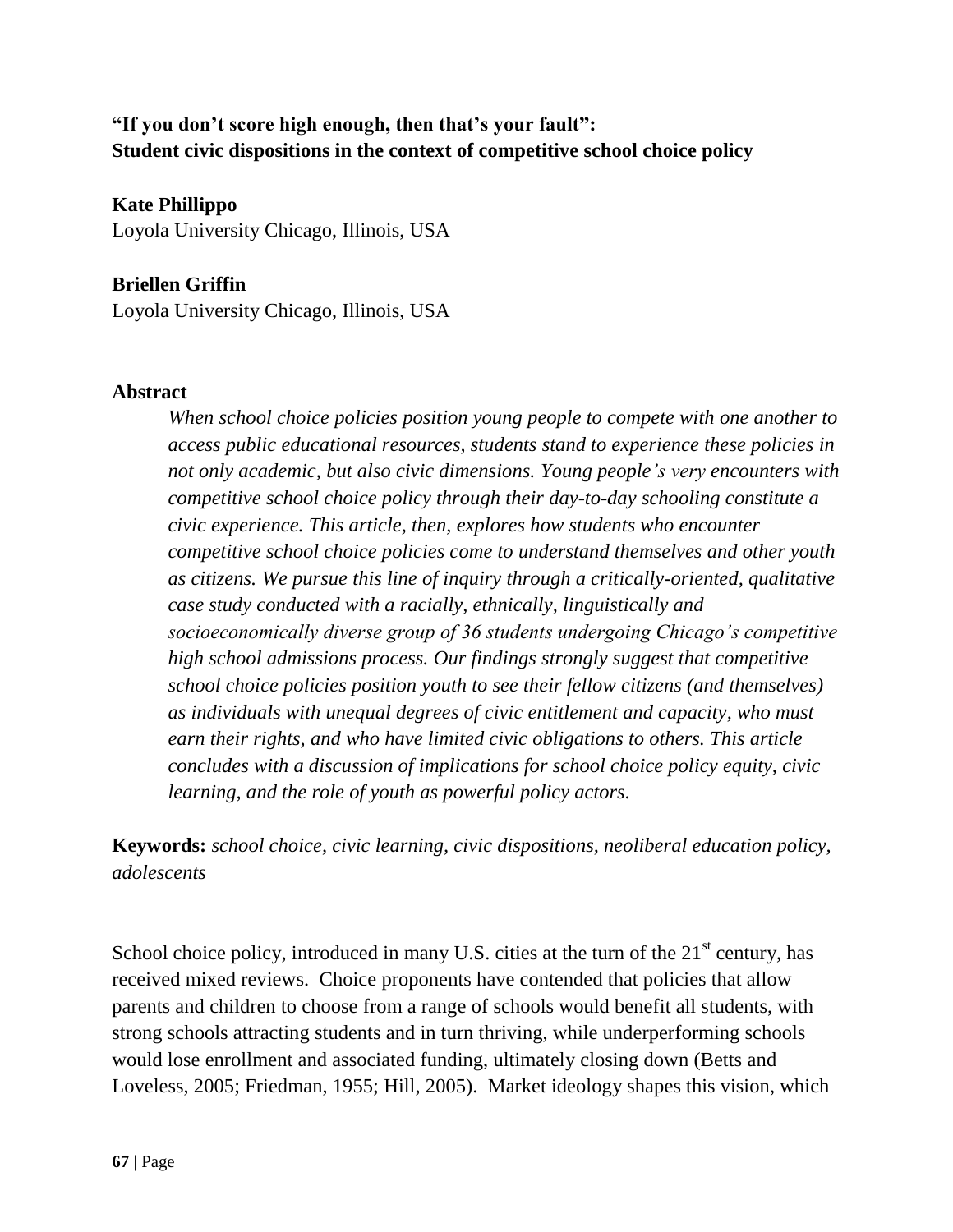positions parents and students as school consumers, and school districts as providers, evaluators and cultivators of a portfolio of schooling options (Bulkley, 2010). While school choice policy proponents frame choice as a rational matter of school selection and survival, others have raised questions about school choice policies' impact upon the communities that enact them. Brighouse and Schouten (2012, p. 519) expressed concern about schools of choice further concentrating educational disadvantage for students in "regular nonchoice schools." Citizens and policymakers have challenged choice policies, claiming that they weakenneighborhood schools by allowing them to wither as a result of de-selection (Forbinger, 2015; Grossman, 2016).

Concerns have also arisen regarding school choice policies that incorporate competition—usually in the form of schools' use of academic performance as admission criteria—into students' school selection process. While competition to access academically selective public schools has occurred since the  $19<sup>th</sup>$  century (Labaree, 1992), it has emerged as a prominent component in urban districts that use school choice policy, with troublesome civic implications. In New York City, for example, Roda and Wells (2013) found that affluent parents pursued gifted and talented placements for their children, even though they acknowledged that these placements would contribute to racial and socioeconomic segregation. Legal and civic conflicts erupted in San Francisco over different racial and ethnic groups' access to the city's most competitive public high schools (Robles, 2006). African-American parents in Chicago felt politically disenfranchised when their children were denied admission to schools of their choice (Pattillo, 2015). Evidence of civic frustrations, conflicts and dilemmas, however, centers on adults rather than youth, the individuals who most directly live out competitive school choice policy, who ostensibly benefit from school choice policy via broadened access to schools.

When considering competitive school choice policy's civic implications for students, this article's focus, we acknowledge the power of students' daily encounters with education policy through their schooling. Rubin (2007, p. 451) described these encounters as "daily civic experiences," which she contended "shape their understanding of what it means to be American citizens and participants in the civic life of democracy." By this definition, students' navigation of school choice policy is arguably not only an academic process, but also a daily civic experience, in which they come to understand their place in their society's educational system. As students compete against one another for spots at preferred high schools, and encounter schools that are sorted by student socioeconomic status and race under competitive choice policy (Chapman and Colangelo, 2016; Gold et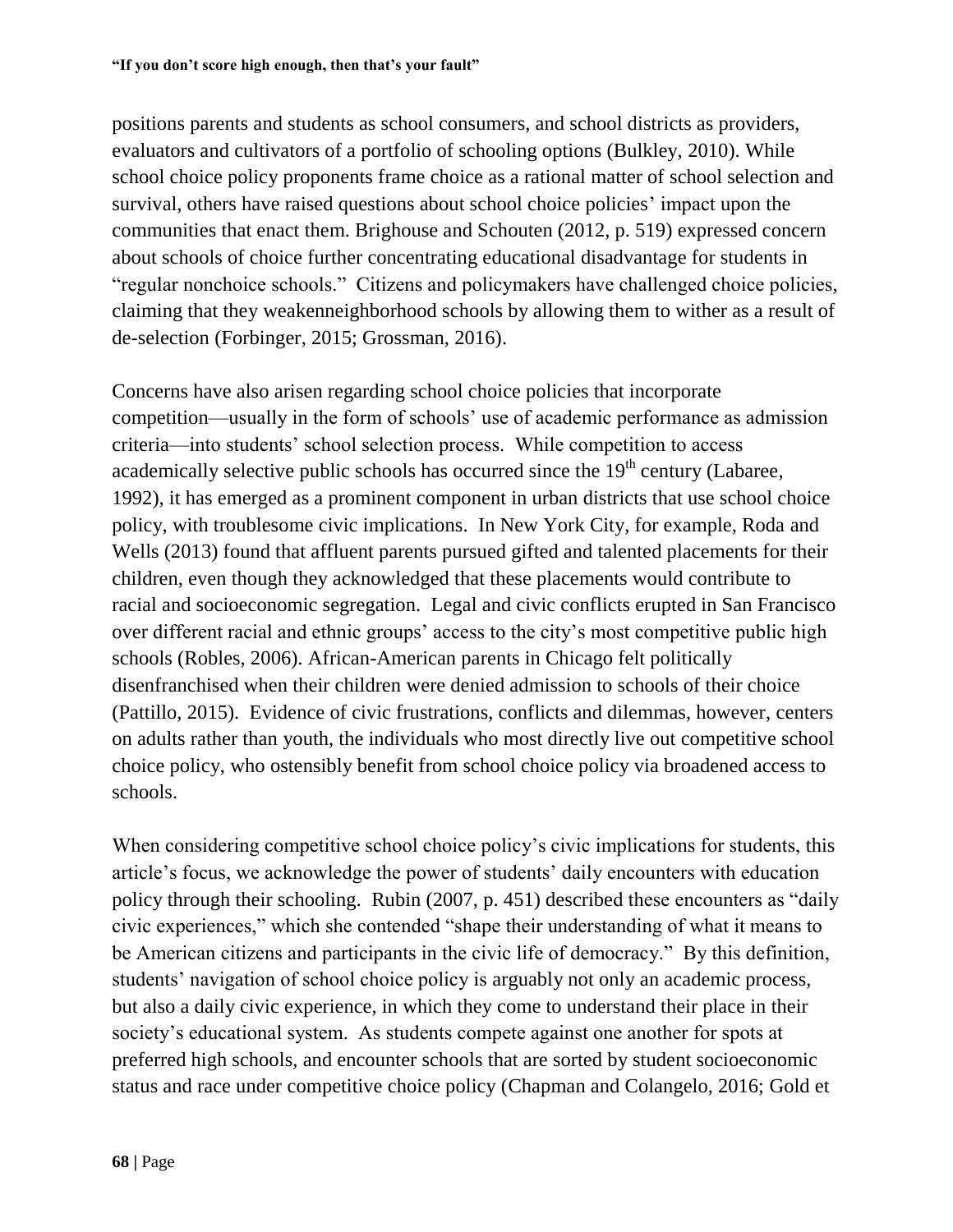al., 2010; Sattin-Bajaj, 2014), their civic encounters stand to shape their thinking about what kind of education they and their civic peers deserve, and why they deserve it. This study investigates the relationship between competitive choice and students' civic dispositions—which the 2014 National Assessment of Educational Progress exam defined as pertaining to "the rights and responsibilities of individuals in society" (National Assessment Governing Board, 2014, p. xi).

While literature to date has not detailed students' civic responses to competitive school choice policy, ideas about the social uses of schooling in America suggest possibilities that merit further exploration. Giroux (1998) suggests that individuals who interact with neoliberal education policy may find themselves understanding democracy as an arrangement that preserves their individual freedoms rather than as one that requires collective undertaking and compromise. Self-oriented actions with regards to the acquisition of public schooling would represent what Allen (2004) described as unrestrained self-interest, which she anticipated would pit citizens against one another rather than promote political bonds among citizens. While U.S. schooling has always aimed to shape citizens, unrestrained self interest would stand to shape them in ways that would drastically depart from early American common schooling advocates' ideals (expressed by individuals such as Thomas Jefferson and Horace Mann) of public schools serving to promote social harmony, strengthen bonds among citizens, and spread prosperity across society (Cremin, 1957; Ravitch, 2001). Yet without empirical investigation, these possibilities would remain only speculative.

How do students who encounter competitive school choice policies come to understand themselves and other youth as citizens, with rights and responsibilities regarding public goods such as public education? We pursue this question with a critically-oriented case study of youth civic experiences and understandings of competitive school choice policy.

In this paper, we use a policy enactment framework, discussed immediately below, to guide our exploration of how students seeking admission to public high schools in Chicago interpreted and acted upon competitive school choice policy. We then detail the research methods used to learn about a racially and socioeconomically diverse group of 36 Chicago eighth-grade students' civic experiences of public high school admissions, along with their civic dispositions. We found that, even though participants' admissions outcomes diverged along lines of social privilege,they expressed a highly uniform meritbased perspective towards their own and others' educational opportunities. They also viewed young people's civic obligations and entitlements regarding public education as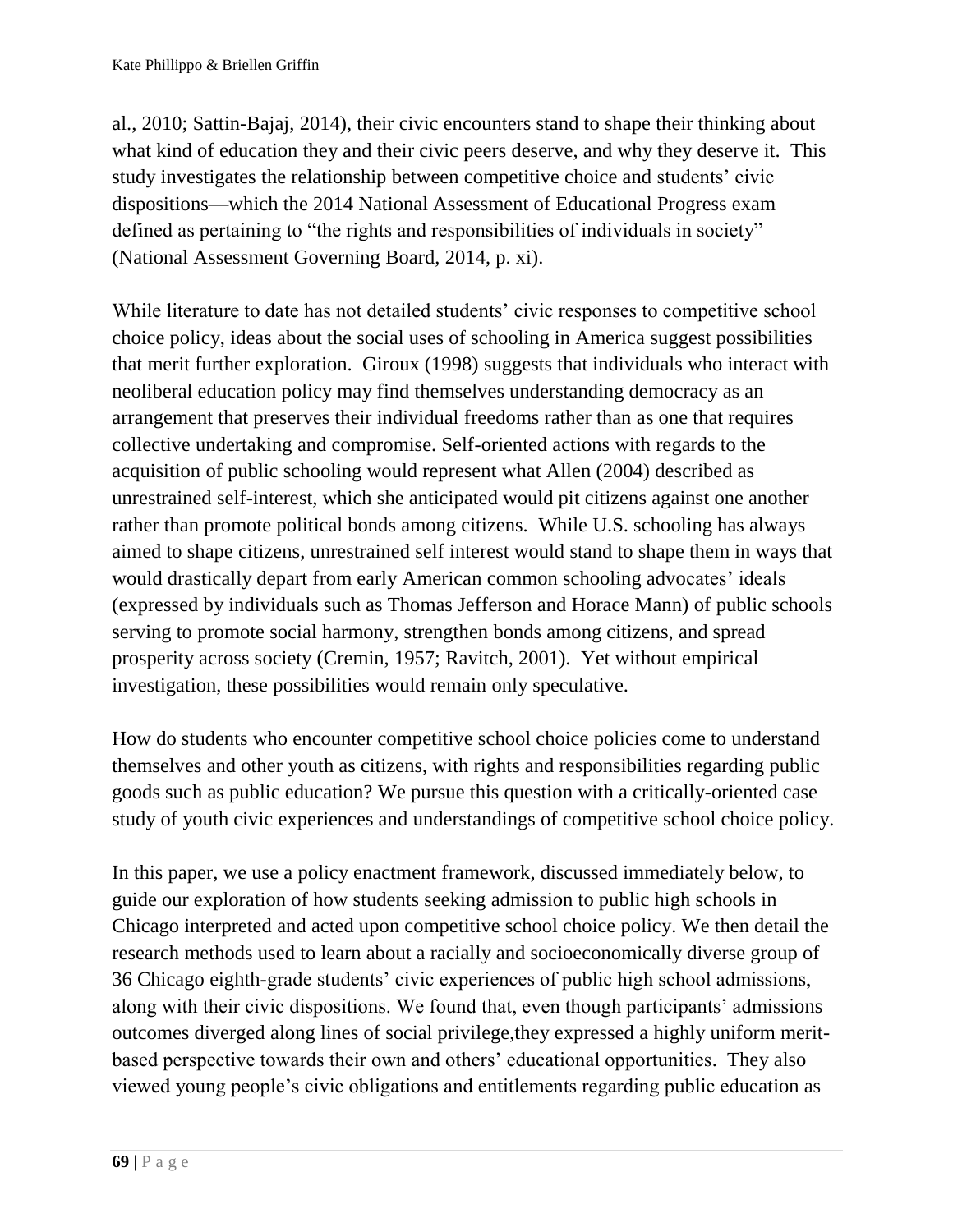highly individualized. After we elaborate upon these findings, we discuss their implications for educational equity, for educational policy as a form of civic education and for fuller consideration of youth as relevant, informative policy actors.

#### **Policy enactment theory: Seeing students as actors in context**

We approach youth civic experiences with competitive school choice policy as an occasion of what Ball, Maguire and Braun (2012) call policy enactment. They describe the enactment process as one in which policy actors first interpret policy, reading a policy's literal meanings, and then translate it into practice through talk, plans and action. Ball and colleagues critique the dematerialization of policies' contexts, in which all educational environments are presumed to provide an identical, clean field for policy implementation. Instead, they suggest that contexts—which include physical spaces, people and resources—influence how policy is carried out.

While Ball and colleagues' framework was developed for scholars to consider educators' policy enactment, we extend it here to students, whose engagement with policy goes beyond serving as its "subjects." As individuals who live out the policy and use it as a basis for action, students possess the potential to define and redefine the policy itself, and to shape their own and others' educational experiences, particularly with the case of school choice, where youth compete against one another. Urban youth making the transition to high school find themselves in the potent context of the 21st century neoliberal city—in which social and educational policies emphasize unencumbered markets and individual responsibility and accountability, and de-emphasize a direct service role for governmental organizations (Hackworth, 2007; Harvey, 2007; Lipman, 2011).

## **The social context of competitive high school choice**

As we consider the impact of competitive school choice policy on the students it targets, specifically students making the transition to high school, we first consider those students in social context. This is particularly important given the question of student civic disposition formation in the process of interpreting and responding to policy. U.S. youth find themselves immersed in a cultural and political environment that has historically sent mixed messages about the civic purposes of school, and in which educational competition has escalated in recent years. A tension has long endured regarding Americans' expectations of public schools. Labaree (2010) names this tension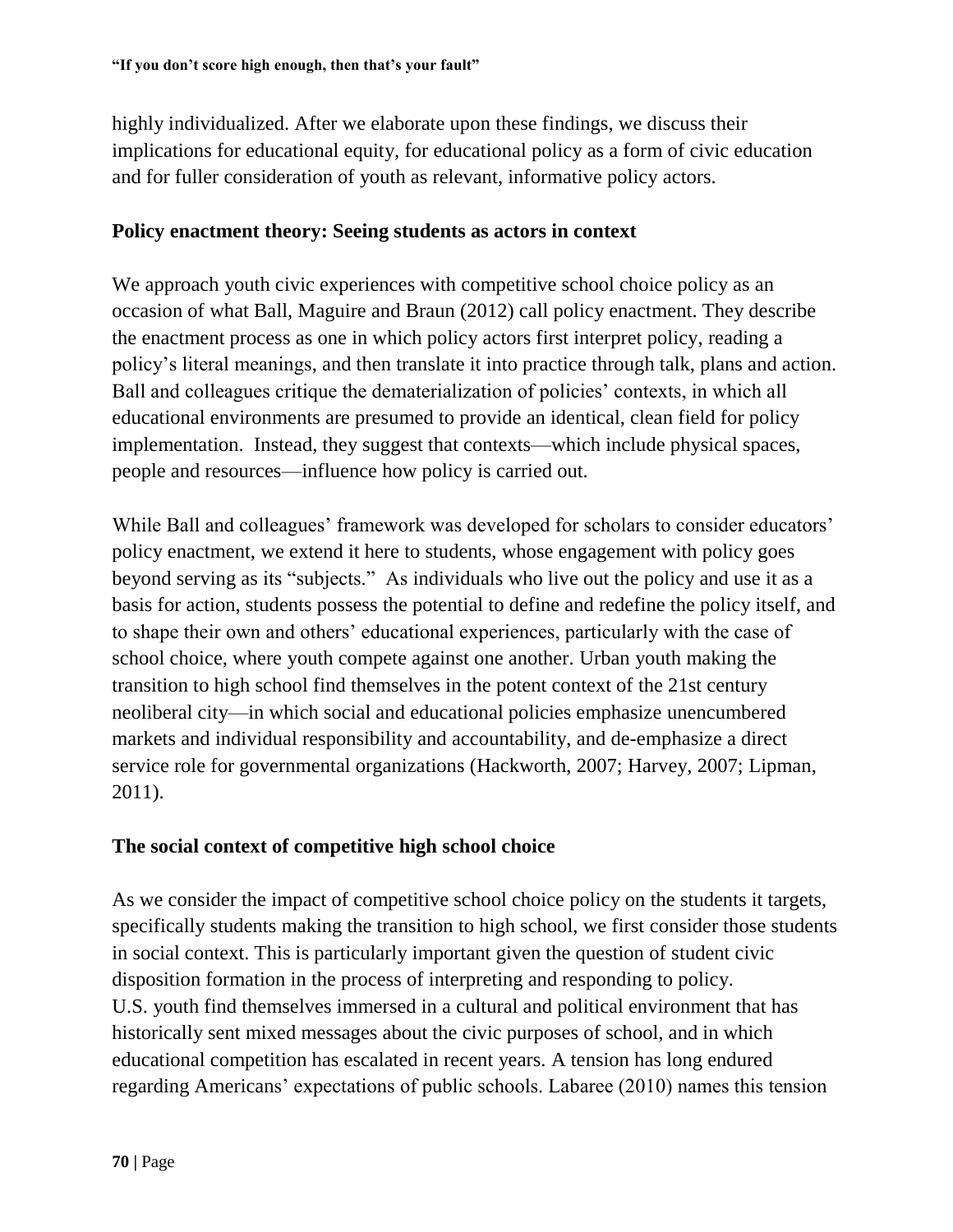as one in which we ask U.S. schools to serve as both a *public good* that prepares dutiful citizens and productive employees and as a *private good* that stands to enrich and advance individual students. As neoliberal policies usher in school privatization, market models for funding schools and evaluating performance, and a reduction in the state's role as an educational provider, public education's function as a private good is magnified. From this perspective, parents and students engage with public schooling as consumers rather than as democratic citizens (Lipman, 2011).

The tension between the ideal of the U.S. public school as a civic hub and the use of it as a tool for personal advancement has intensified along with competition to access high quality schooling. Educational attainment substantially shapes differences in wages earned, with individuals' earning power increasingly shaped by their educational attainment (Bureau of Labor Statistics, 2015; Pew Research Center, 2014). As such, educational credentials have gained potency as tools in the labor marketplace. The contest to access educational resources has manifest in the P-12 and university systems, as indicated by competition to enter elite preschools, lottery-based K-12 schools, academically selective public high schools, and elite public and private universities (Bahr, 2014; Hopper, 2014; Urist, 2014; Wong, 2014). These phenomena suggest that education has come to serve as a "competitively positional good" (Brighouse and Swift, 2006), where those who receive more or better education than their peers stand to gain an advantage over them.

Youth entering high school, then, are likely to encounter an environment that demands, promotes and legitimizes competition. Given evidence that social environments inform the nature of young people's civic engagement (Wilkenfeld et al., 2010; Wray-Lake and Syversten, 2010), we anticipated their encounters with competitive school choice policy and the broader societal milieu as described above would shape their civic dispositions.This perspective informs our research question, which is: How do students who encounter competitive school choice policies come to understand themselves and other youth as citizens with rights and responsibilities regarding public goods such as public education?

# **Study design, methodology and evidence**

To answer this question, we carried out a critically-oriented qualitative case study (Cannella and Lincoln, 2004) of students' encounters with the competitive high school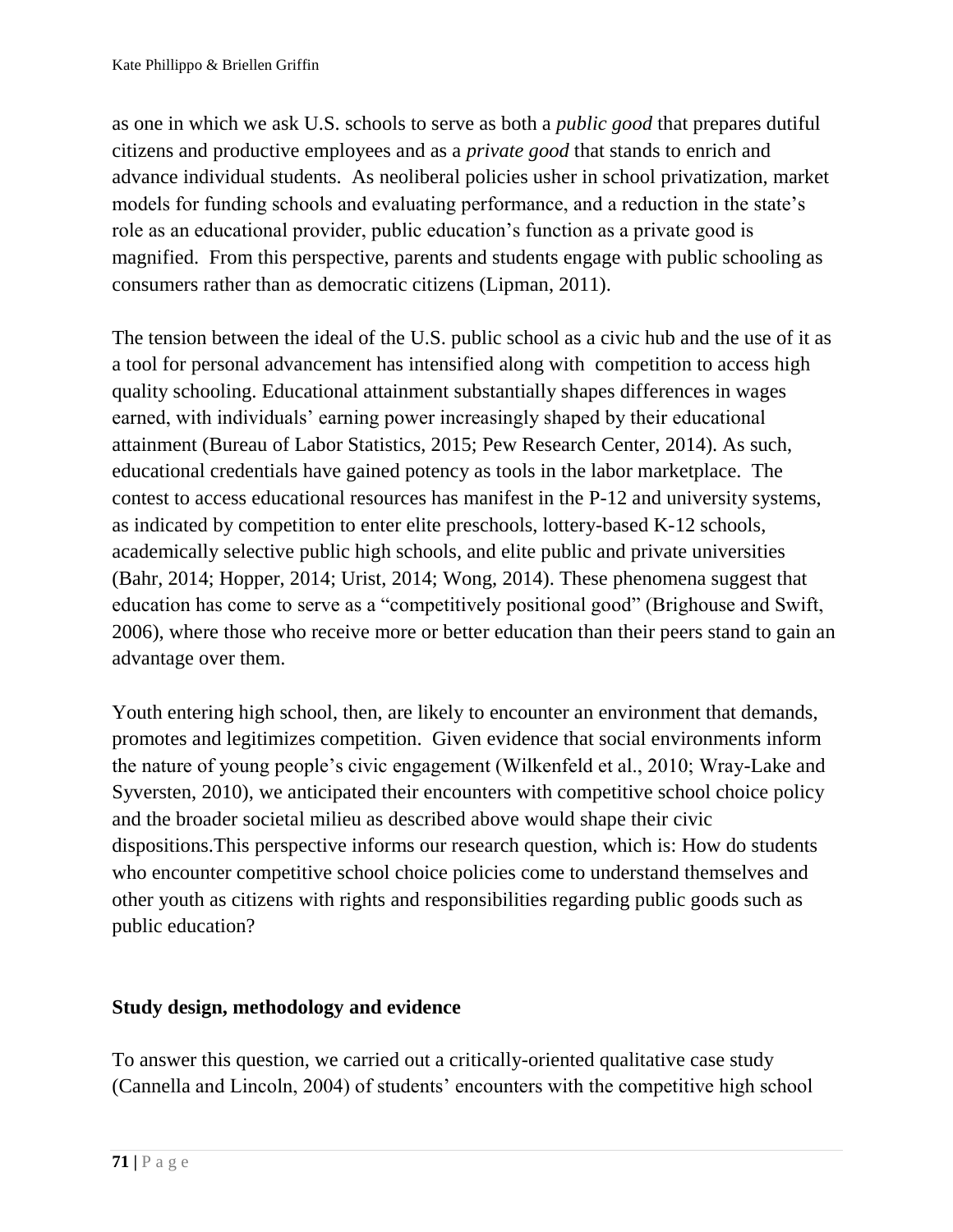choice process. Critical policy scholars present approaches to policy analysis that denormalize neoliberal perspectives and envision possibilities for education that exist outside of an education reform agenda (Edmonson and D'Urso, 2007). As a methodology, critical policy analysis amplifies the voices of the marginalized rather than recycling the often-heard voices of policymakers who represent existing power structures (Tuhiwai Smith, 2001). We therefore turned to youth, whose perspectives on education policy are often misrepresented or go unheard altogether.Our chosen methodology led us to conduct a longitudinal study of students as they encountered the competitive high school admissions process in Chicago Public Schools (CPS), a district in which all students entering high school encountered multiple schooling options including academically selective schools. Additional information on the high school admissions process follows below on page 7.

Our research team, comprised of one faculty member, three graduate research assistants and one undergraduate research assistant (one African American male, one Middle Eastern female, one Latina, one multiracial female and one white female; four of whom attended academically selective public high schools themselves), collected and analyzed this case study's data. We recruited student interview participants at two K-8th grade schools ("Vista" & "Forrester," pseudonyms as are all school and student names) serving all children within a designated catchment area, with contrasting percentages of students' free and reduced price lunch eligibility (94% and 22%, respectively). We randomly selected (balanced only by gender) 18 participants per school from pools of students who volunteered to participate in exchange for a \$50 gift card. We interviewed participants three times: fall 2013 (during the application process), spring 2014 (after admissions decisions) and winter 2015 (midway through participants' first year of high school). Semi-structured interviews focused on participants' experiences with applications and admissions, their understanding of concepts such as equity, competition and fairness, the family and school resources that informed their application and admissions experiences, and their understanding of students at various high schools.

|                                       | Forrester     | Vista |
|---------------------------------------|---------------|-------|
| Free- or reduced-price lunch eligible | 16            |       |
| African-American and/or African       | 3             |       |
| Asian/Pacific Islander                |               |       |
| Latino                                |               |       |
| White                                 | $\mathcal{D}$ |       |
| Mixed                                 |               |       |

**Table 1:**Study participants: Demographic information (*N*=36)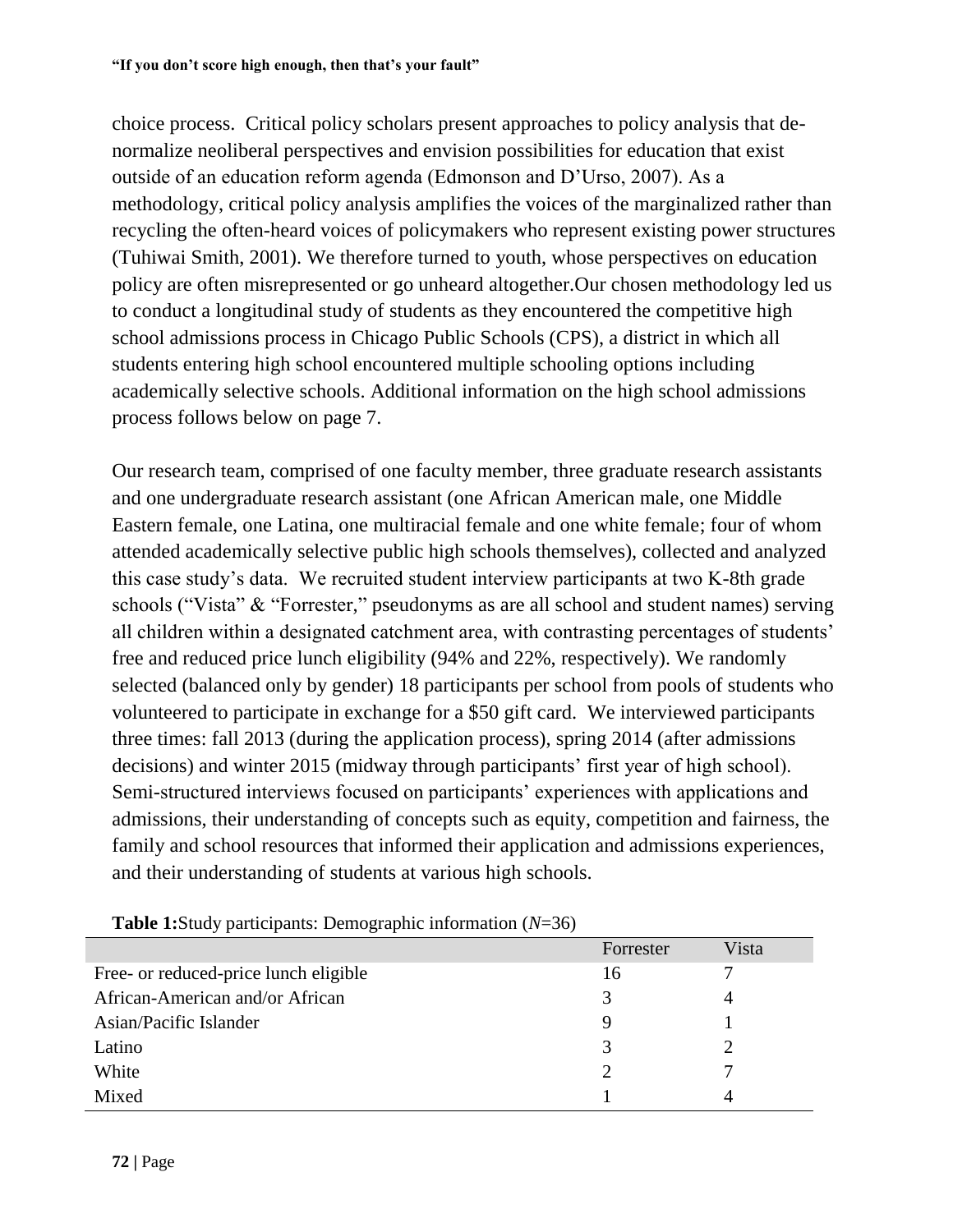Research team members also observed 8th grade classrooms, group and individual high school admissions guidance sessions and high school open house events. 8th grade teacher focus groups and individual school counselor interviews took place twice at each school. Regular research team meetings, where members discussed themes emerging from interviews and observations, guided data analysis. We also made use of emergent themes (e.g., individualistic orientation, self-protectiveness, opinions of students at different schools) by incorporating them into interview and observation protocols for the later rounds of data collection. Research team discussions informed a series of analytic memos (Emerson, Fretz & Shaw, 2011) and the development of a qualitative code list that combined structural codes derived from the study's framing (e.g., civic dispositions, educational rights and empowerment) and emergent codes (e.g., individual orientation, self-protectiveness, sociopolitical awareness) (Saldaña, 2013). Our longitudinal design made it possible for us to discuss emergent findings with student and educator participants, which helped us to understand and refine our understanding. Once we had collected all of our study's data, we summarized our coded data and compared findings across participant groupings by K-8 school, socioeconomic status, racial and ethnic backgrounds, and admissions outcomes.

# **Policy background: Competitive high school choice in Chicago**

CPS offered incoming high school students 130 high school options during the period of our study. "Because students have different interests, abilities, and needs," read the 163 page high school guide distributed by the district to all  $8<sup>th</sup>$  grade students, "CPS offers a wide variety of schools and programs to ensure that you are able to find the right fit." While all students had the option to attend an open enrollment high school in or near their home neighborhood, most students applied to a range of high schools including military, magnet, charter, International Baccalaureate, career and technical, performing arts and selective enrollment high schools (SEHS).

Students encountered multiple application requirements, which varied across school types. SEHS admissions procedures emerged as the most specified and elaborate. CPS used student  $7<sup>th</sup>$  grade academic performance to determine student eligibility to apply to SEHS. Eligible applicants were then required to submit a portfolio of grades, standardized test scores, and entrance exam scores which the district used for admissions decisions. 30% of available spots in SEHS were assigned to students with the highest portfolio score, and the remaining spots were evenly divided by socioeconomic tier, as defined by U.S. census data for each census tract in Chicago. This system replaced CPS's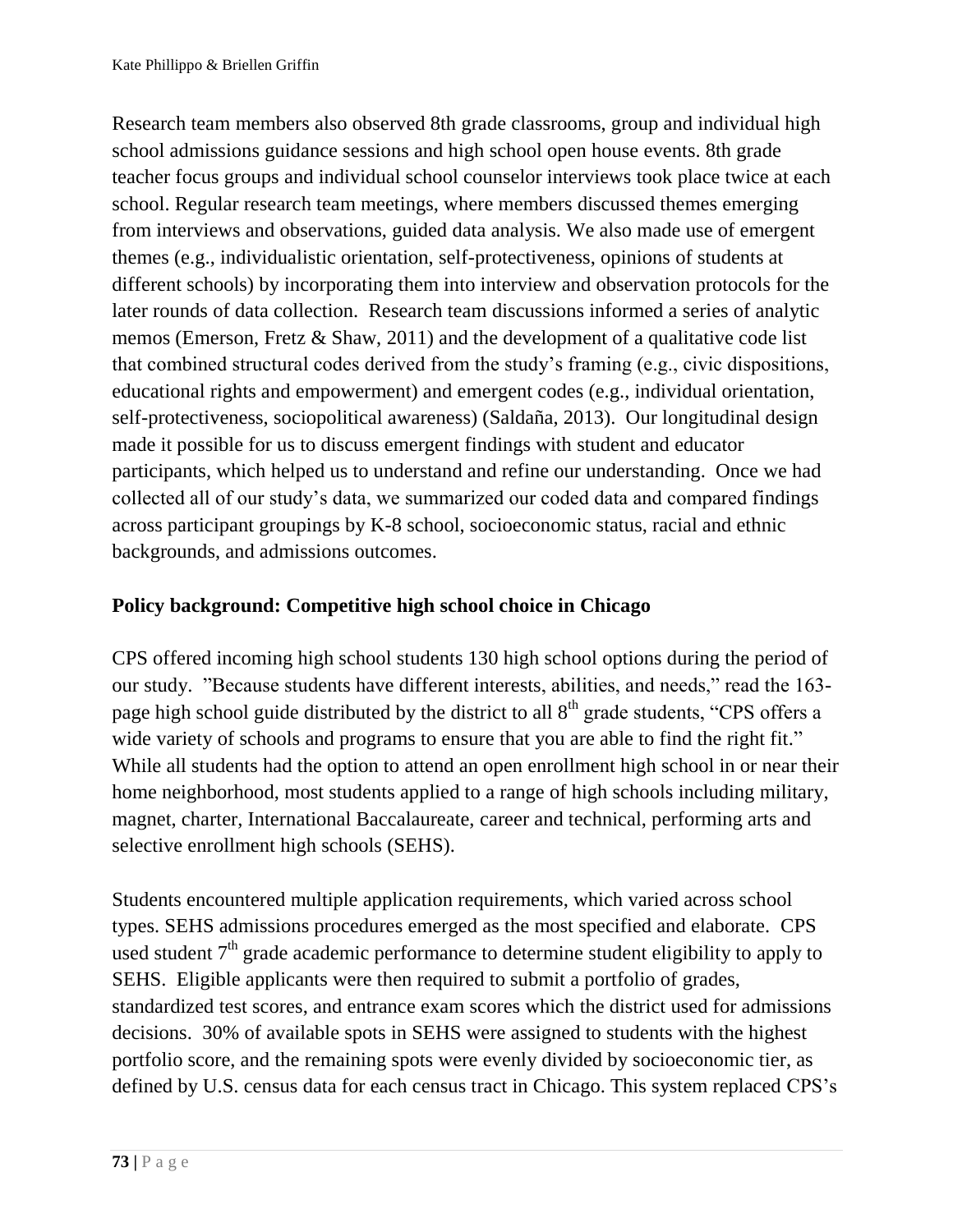use of race and student academic performance as criteria for admissions after court supervision of its desegregation efforts ended in 2009. Competition to access SEHS is high, with acceptance rates at many falling below 10%, and as low as 2% in the year of this study's data collection. Other school types had admissions criteria, such as open house attendance, auditions, interviews, essays and short entrance exams. These requirements were far less elaborate, however, and this group of schools' admissions rates were higher.

CPS provided hard copy and online information about high school options, and many high schools held open houses on weekends or evenings. Students had the option of applying online or using a paper application. CPS did not require students to consult with school or district employees before submitting their applications.

# **Findings: Immersed in neoliberal policy, framing students as individuals**

Student participants enacted competitive school choice policy in a way that reflected their shared civic experience of immersion in neoliberal education policy. Regardless of whether they were admitted to the schools of their choice or how clearly they understood the policies that affected them, participants saw themselves and their peers across the city through a lens of personal (not district) accountability and responsibility for their educational outcomes. "If you don't score high enough then that's your fault; don't blame it on the school," Timothy told his interviewer, reflecting this emphasis on students' personal responsibility for school admissions (and rejections).This perspective—highly consistent across participants—grounded their understanding of who deserved access to the best educational resources the city had to offer, their views of students at different types of schools as possessing different levels of intelligence and motivation, and of their own civic entitlements and obligations regarding educational goods.

After discussing participants' shared experiences of immersion in neoliberal educational policy, we review how this experience shaped participants' interpretation and enactment of school choice policy. Participants' experiences appeared to lead them to picture themselves as figurative lone wolves, solely responsible for acquiring the best education they could get while minimally concerned about how others fared.

## Pervasive experiences of individual accountability

Participants' experiences with a culture of accountability did not begin with competitive high school choice, but in many ways crescendoed with it. Born in 1999 and 2000, our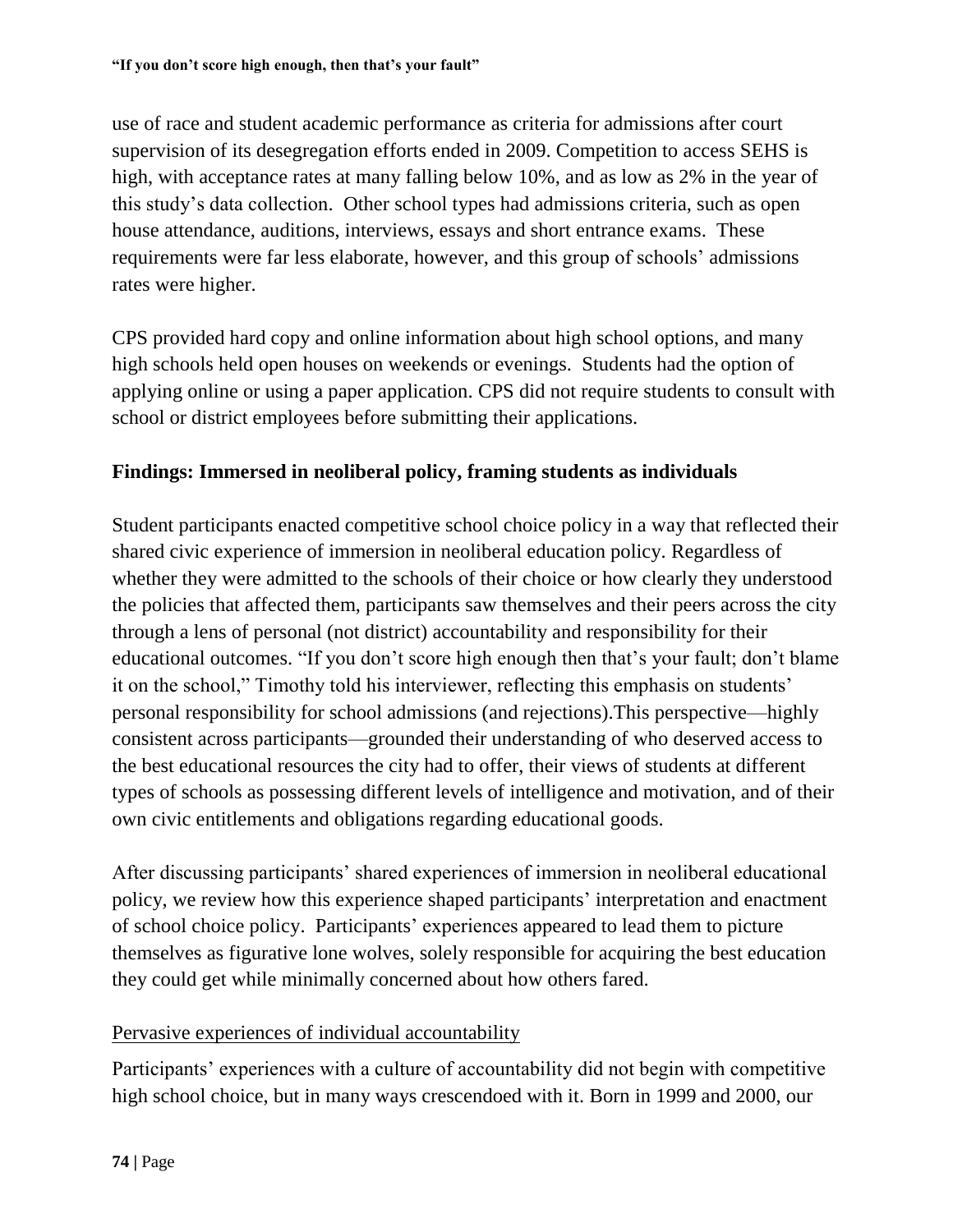participants' entire primary education took place after the enactment of the federal No Child Left Behind Act (2001), which stressed teachers' and students' accountability for academic performance, and ushered in an era of expansive high-stakes testing, narrowed curricula, the public release of schools' and teachers' student test scores, and sanctions against teachers and schools whose students did not meet stated expectations (Au, 2007; Moses and Nanna, 2007). Chicago led the nation in accountability-driven measures. In 1996, CPS made national news for retaining thousands of students who performed below grade level on standardized tests (Nagaoka and Roderick, 2004). The year this study's participants completed eighth grade (2013-2014) saw CPS's reduction of the total number of standardized tests required across all grades from a high of 25 each year to 10 (CPS, 2013). Tensions over teacher accountability for student performance bubbled over during the 2012 teacher strike, which centered on issues of teacher evaluation, tenure and pay, and lasted 9 days. CPS also gained national attention with multiple waves of school closure from 2002 to 2013 (the year CPS closed 48 schools, the largest mass closure in U.S. history).

This milieu of accountability enveloped study participants. Ime came to Forrester from a nearby school that ultimately closed due to under enrollment and consistently poor student performance. Participants missed school during the strike over what they described as tensions between their teachers and the district (or, in their words, "the mayor"). Madeleine described her experience: "The school board didn't pay the teachers and then the teachers started to strike. He (the mayor) caused something for us. We have to make up so many days when so many schools in the suburbs and private schools are out (for the summer)." During one observation, Vista 8th graders' language arts teacher introduced an in-class activity as relevant to upcoming state standardized tests.

Beyond learning experiences framed by district policy, participants' day-to-day experiences also revealed an emphasis on individual performance and accountability. These included frequent evaluation of their teachers by in-class observers (including school administrators), the posting of 8th grade honor roll lists on each classroom door (at Forrester), and academic tracking in the upper grades at both schools. When asked to describe fairness at her school, Davea said that it did not feel fair to her "how they split us up in groups and make us feel like others are smarter." Others (both students and teachers) spoke of the high or low math groups, which at both schools met in separate rooms with separate teachers for an entire class period, as an unexceptional matter of course. Accountability immersion also appeared to inform participants' views of themselves and others as students. When asked, most participants described themselves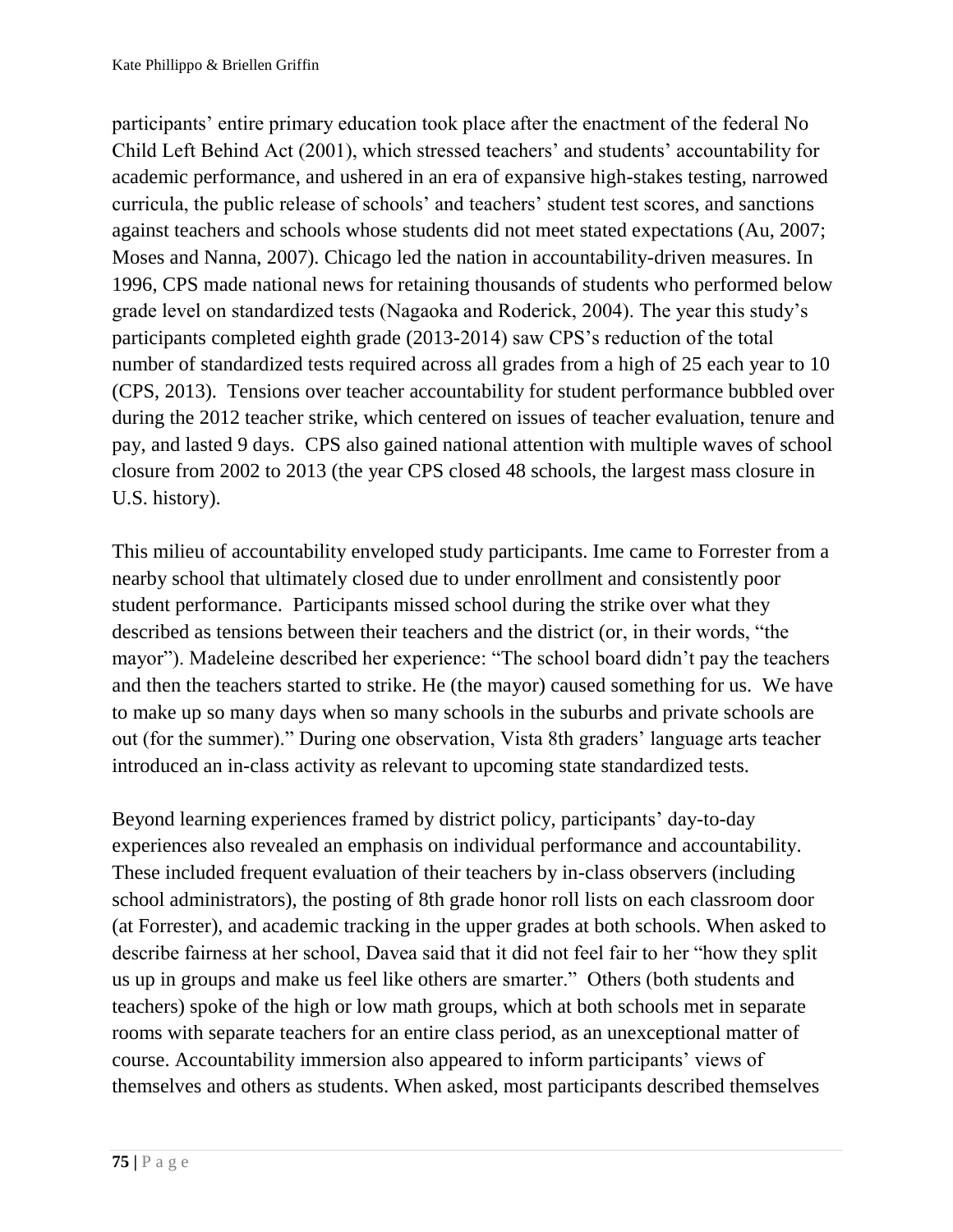in comparison to other students ("valedictorian," "middle of my class," "kind of low in reading"). They also used grades ("straight A's," "middle grades") to answer this question. Others contrasted their grades with their test taking, such as Raphael, who described himself "not the best test taker" even though he felt his grades were high.

Competitive school choice encounters began early for many Vista and Forrester students. In a multi-age study skills class, a Vista sixth-grader elaborately told the first author about SEHS early admissions programs (which began in seventh grade). "You can earn up to 16 credits so that you have more flexibility your senior year with extracurriculars," she explained, adding the names of the schools where she thought she might be admitted.

Many students (including 5 of this study's 18 participants from Vista) attended a feebased, after-school course that prepared them for the 7th grade standardized test that would inform 1/3 of their admissions portfolio, suggesting that they and their parents were aware in 7th grade of admissions requirements and felt a need to act early to improve their chances. Additionally, several "Hopes and Dreams" posters that Forrester 8th-graders made and hung in the school hallway for back-to-school night concerned high school admissions. Students created acrostic poems using the first letters of the words hopes and dreams:

**H**ello, as we get **O**lder. We as **P**eople, need to look for the **E**ssentials of getting into a good high **S**chool. That's why I plan to get straight **A**'s so I can get into **N**orman or Roy high school. **D**etermination will get me there. **D**reams can be **R**eached. All you need to do is try to **E**xcel at whatever you do. Remember to **A**lways do your best. But I definitely want **M**astery over whatever I choose. And **S**uccess at what I do.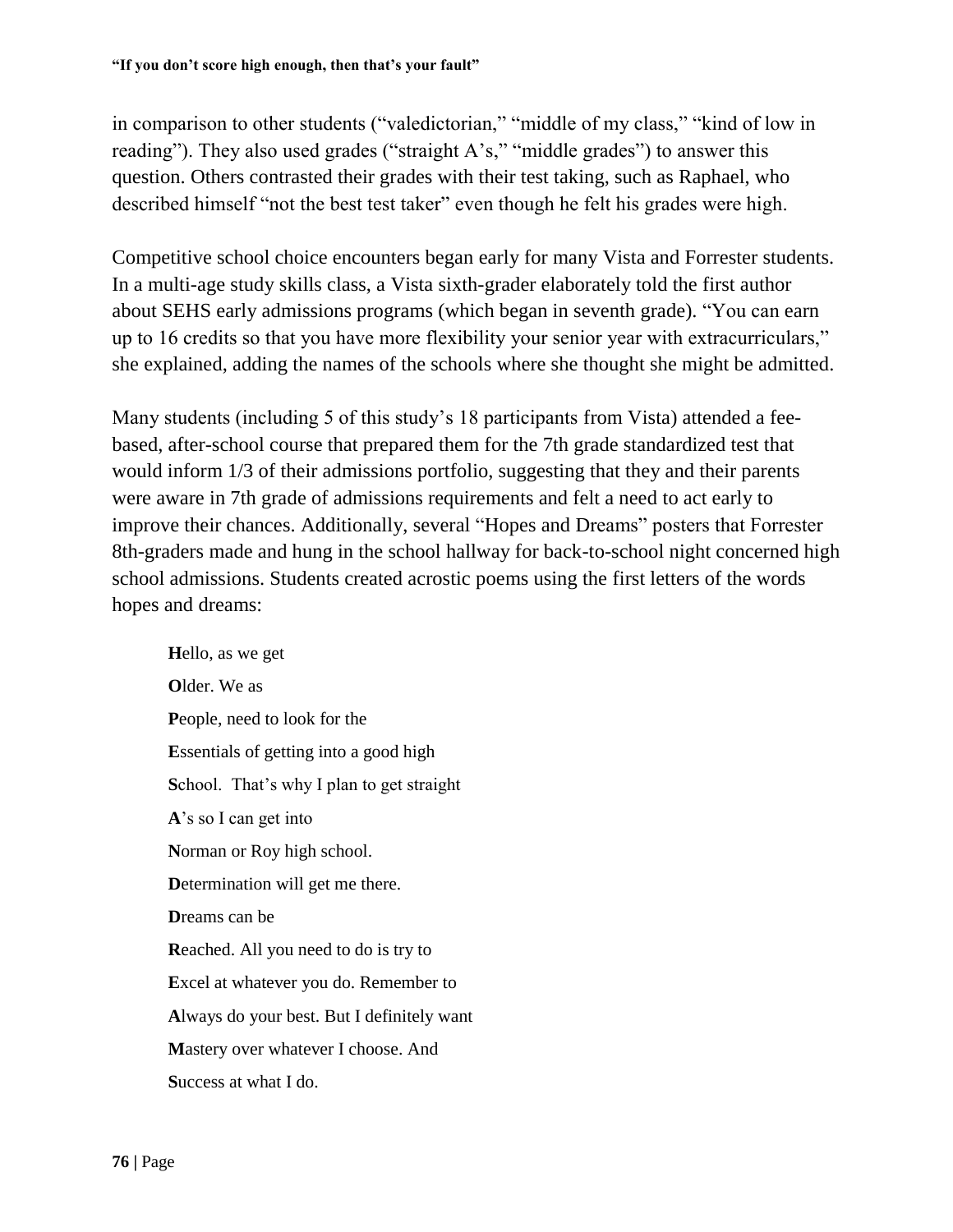Another poster's acrostic poem began, "**H**ope to get into a good high school; **O**utstanding  $ISAT<sup>1</sup> score."$  Not only did this message reach 8th-graders' classmates, but others in the upper grades who shared this floor of Forrester. Getting into a "good" high school was a pressing matter of hopefulness and responsibility for participants, reflecting participants' sense of individual rather than district accountability for their admissions outcomes.

# Individualized competitive school choice enactment during the application process

Participants used diverse forms of information to learn about their schooling options, but the majority of their learning was individual rather than school initiated. Both Forrester and Vista held high school information sessions for the parents of  $8<sup>th</sup>$  graders, and offered individual and group guidance to  $8<sup>th</sup>$ -grade students about the application process. Forrester students had the option of attending before-school admissions guidance with one of the  $8<sup>th</sup>$ -grade teachers, which about 1/3 of the study participants did. Using home computers and smart phones, participants also consulted the website of CPS' Office of Access and Enrollment, which provided information about the application process and various school options, and schools' own websites. Most participants (92%) also attended optional high school open houses outside of school hours.

Additionally, participants obtained information from social networks, both personal and virtual. Many schools had a presence on social media sites like Instagram and Facebook, from which five participants learned about schools via images and descriptions, and also interacted with other students. One student researched schools on the GreatSchools website. Finally, student and parent social networks also served as a source of information about the application process and high schools themselves (Phillippo & Griffin, 2015). Information sources were rich, but most were used outside of the school milieu, and were left to the discretion of students and parents to obtain and act upon. Even if students collaborated to learn about their high school options, this activity required their individual initiative rather than formal CPS support.

## Despite divergent admissions outcomes, a pervasive ethic of individual accountability

Participating students' admissions outcomes diverged by K-8 school and socioeconomic status  $(SES)^2$ . Yet, their understanding and enactment of competitive high school choice policy was strikingly consistent throughout the group, and emphasized individual responsibility for admissions outcomes.Lower-SES students were half as likely to attend a highly selective school, either the city's most highly-demanded SEHS or schools that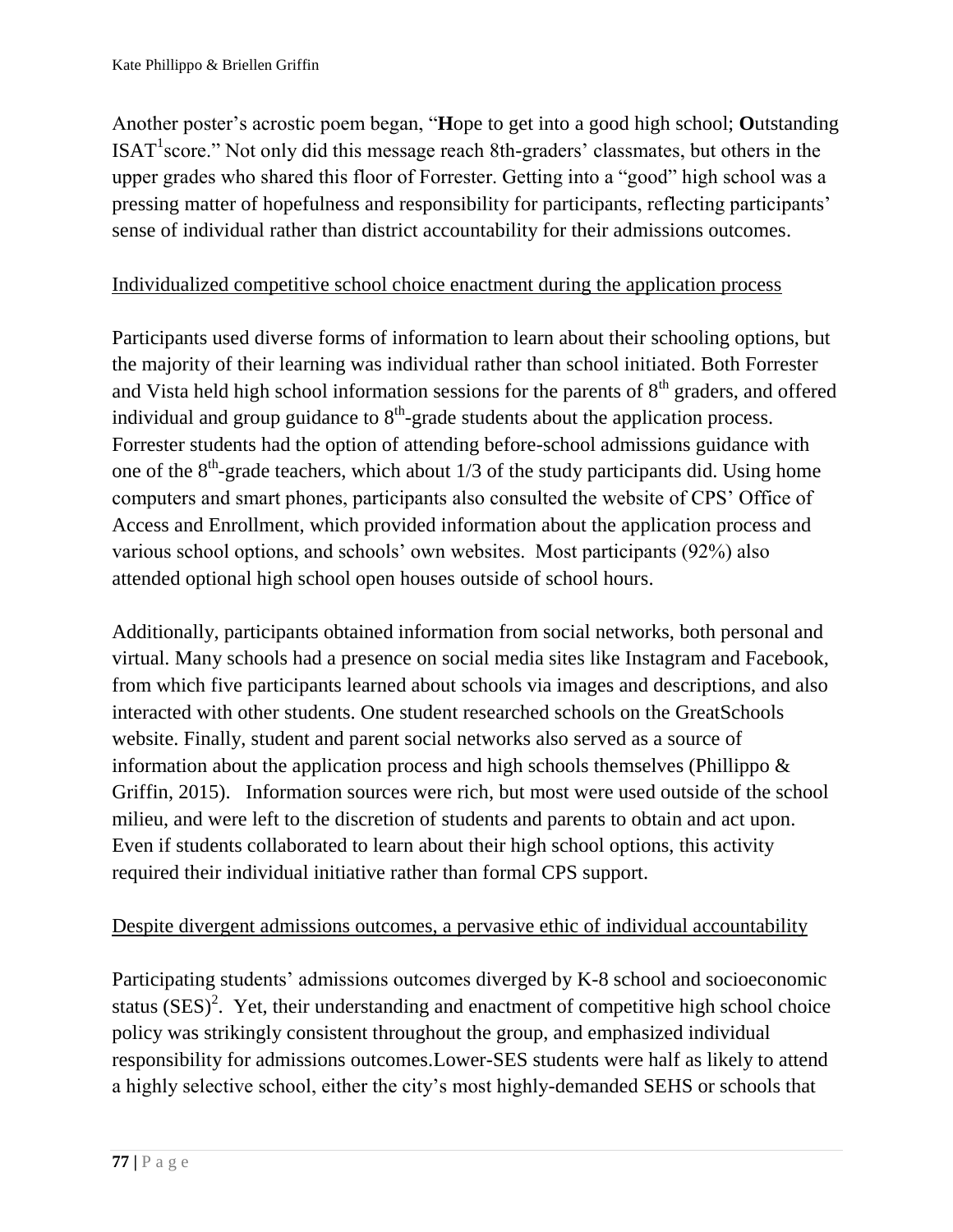required an audition, and no lower-SES students at either school gained admissions to audition-based schools (see table 2). Lower-SES students were 4.5 times more likely to attend a non-selective high school, and twice as likely to receive no admissions offers. Lower-SES Vista participants fared slightly better in terms of school selectivity, with more lower-SES Vista participants enrolling in private school, and none uniformly rejected in their first admissions bids.

|                                                          | FRPL-eligible |       | Not FRPL-eligible |       |
|----------------------------------------------------------|---------------|-------|-------------------|-------|
|                                                          | Forrester     | Vista | Forrester         | Vista |
| Total participants                                       | 16            |       | 2                 | 11    |
| Highly academically selective SEHS                       |               | 0     |                   |       |
| Audition-based school (e.g., performing arts)            | $\theta$      | 0     |                   |       |
| School with moderately selective admissions <sup>2</sup> | 7             |       | 0                 |       |
| School with lottery-based or nonselective                |               | 4     | 0                 |       |
| admissions                                               |               |       |                   |       |
| Private school                                           | 0             |       | 0                 | ∍     |
| Rejected by all schools on first application             |               |       |                   | U     |
| round, enrolled in nonselective high school              |               |       |                   |       |

#### **Table 2: Study participants' high school admissions outcomes, sorted by Free or Reduced-Price Lunch (FRPL) eligibility and K-8 school.**

<sup>1</sup>High-demand, academically selective SEHS" are 5 selective enrollment high schools that received upwards of 8,000 applications (and as many as 13,000) and had acceptance rates at or below 10%. <sup>2</sup> "Moderately selective admissions" schools use some criteria for admission, e.g. a required essay or interview, but receive less applications and reject a smaller rate of applicants than high-demand schools.

While one might imagine participants criticizing systematic differences in admissions outcomes, instead, they accepted these outcomes and interpreted them as cues about their, and others', academic capacity. "I don't want to get too self centered, but I'd say I'm intelligent. I did get into Thompson (a SEHS) and Raleigh (a highly selective private school)," Paul answered when asked what kind of student he was. Gerardo encountered others' judgment about the schools that admitted him. "I'm smarter than you because I got accepted into this high school," he recounted his peers saying (Gerardo described himself in the same interview as "in the middle, not smart or low."). Rafeeq, whom no SEHS admitted, described SEHS as for students who were more advanced, more motivated, and harder working; other participants similarly described "smart people" in the third person. Beyond the matter of self-assessment, most participants' understanding of themselves and others as learners—driven by notions of individual accountability, comparison to peers, and metrics of individual performance—proved a basis for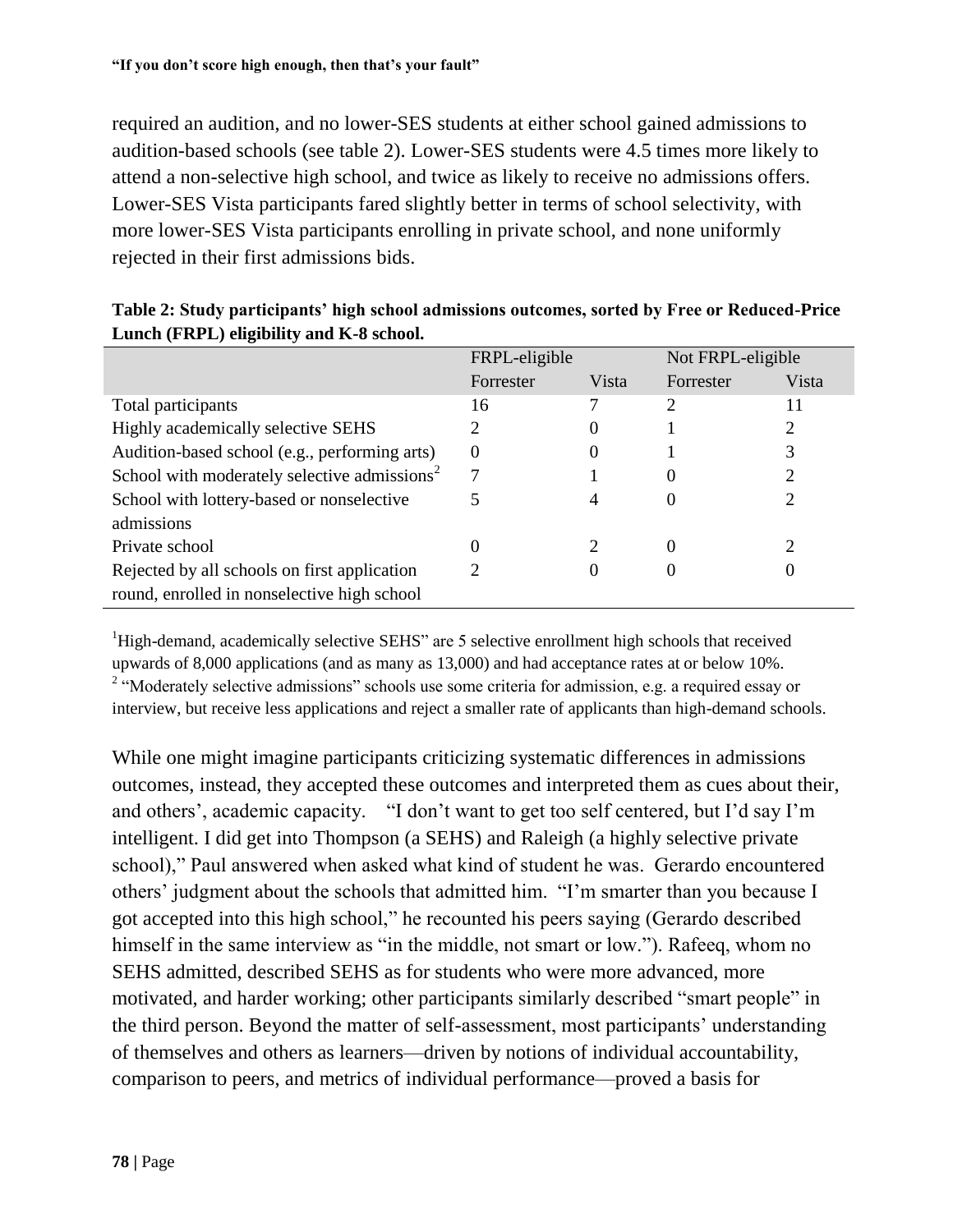understanding how students accessed (and, in their opinions, deserved to access) high schools through the competitive choice process.

Participants' descriptions of their own and others' academic competency also anchored statements about whom they felt deserved to attend different types of high schools. Most participants—regardless of which K-8 or high school they attended, their race, ethnicity or their socioeconomic status—questioned the logic of the tier system, which attempted to evenly distribute SEHS seats across socioeconomic groups. Their critique was based in a preference for admissions policies that was based on merit alone.

This preference came through in participants' descriptions of what they considered fair and unfair admissions decisions. We asked all participants (after they'd received high school admissions notices) to rank, in order of fairness, five hypothetical scenariosin which two students (identified only by their admissions portfolio scores and the socioeconomic tier in which they lived) competed for admission to a highly ranked SEHS (see table 3 below).

| Scenario       | Tier 2 student <sup>1</sup>                                                               | Tier 4 student                                                                                                                                                                                                                                   | Admissions result                                                  |
|----------------|-------------------------------------------------------------------------------------------|--------------------------------------------------------------------------------------------------------------------------------------------------------------------------------------------------------------------------------------------------|--------------------------------------------------------------------|
| 1              | Has a score of 889 (out<br>of a possible 900), in<br>top 30% of all students<br>applying. | Has a score of 892, in<br>top 30% of all students<br>applying.                                                                                                                                                                                   | Both students are admitted.                                        |
| 2              | Has a score of 872                                                                        | Has a score of 872                                                                                                                                                                                                                               | Tier 2 student is admitted, but tier<br>4 student is not.          |
| 3              | Has a score of 825                                                                        | Has a score of 885                                                                                                                                                                                                                               | Tier 2 student is not admitted, but<br>tier 4 student is admitted. |
| $\overline{4}$ | Has a score of 825                                                                        | Has a score of 885,<br>took private test prep<br>courses after school in<br>$7th$ and $8th$ grade<br>(costing their family)<br>approximately \$800) to<br>get as high of an ISAT<br>score and high school<br>entrance exam score as<br>possible. | Tier 2 student is not admitted, but<br>tier 4 student is admitted. |
| 5              | Has a score of 885                                                                        | Has a score of 875                                                                                                                                                                                                                               | Tier 2 student is admitted, but tier<br>4 student is not admitted. |

**Table 3:** Hypothetical high school admissions scenarios that participants ranked in order of fairness, used in combination with admissions cutoff scores from Whitney Young High School (table 4)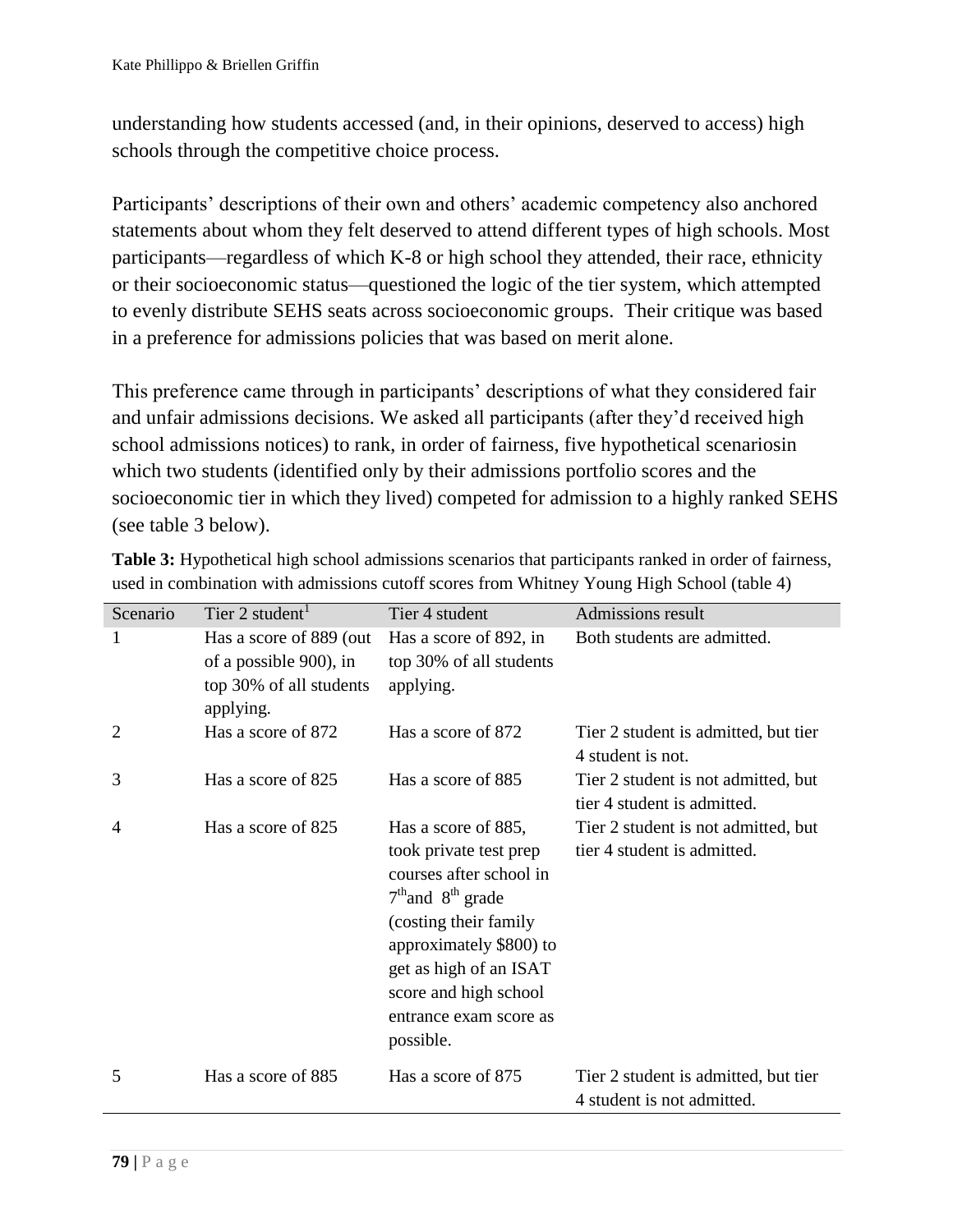<sup>1</sup>Tier 2 represents the second-lowest of the four socioeconomic tier into which CPS divided students (by the census tract in which they resided); tier 4 is the highest.

**Table 4:** Admissions cutoff scores, out of 900 possible points, for 2014-2015 school year for Whitney Young High School<sup>3</sup>, used in conjunction with hypothetical admissions scenario exercise (table 3).

| Selection method     | Student            | Minimum score of Maximum score of |                   |
|----------------------|--------------------|-----------------------------------|-------------------|
|                      | Socioeconomic tier | students admitted                 | students admitted |
| Rank <sup>1</sup>    | N/A                | 886                               | 900               |
| Socioeconomic tier 1 |                    | 806                               | 884               |
| Socioeconomic tier 2 |                    | 827                               | 886               |
| Socioeconomic tier 3 |                    | 857                               | 886               |
| Socioeconomic tier 4 |                    | 877                               | 886               |

<sup>1</sup>The "rank" selection method identifies applicants for each school with the highest 30% of scores, and admits them on the basis of those scores.

Overwhelmingly, participants ranked scenario 1, in which both students were admitted due to very high test scores, as most fair. They found less fair the scenarios in which redistributive, equity-oriented policies (e.g., scenarios 2) or outside resources (scenario 4) leveraged admission. For example, in response to scenario 2, participants (including lower-income participants) described the "advantage" that a lower tier student might have as unfair, such as Lee did about her friend, who lived in a lower tier than she did:

Me and my friend we live not even a block away from each other, and she has an advantage because even if she has lower test scores she'd still be able to get in which I don't think is an equal opportunity at all.

A few participants reflected on the possibility that more affluent students might have had more resources that could leverage access to SEHS or other selective schools. Eden, a lower-income, white student with college-educated parents, recognized the educational disadvantages that lower-income students might encounter as potentially detrimental to admissions:

The kids who are in the poor situation and have the really high grades are able to go to the good high schools, and yet the kids who are in a high tier with a good income and not so good grades are still even able to get into those high schools, even though the lower-income kids with the lower scores might not be able to get out of their situation.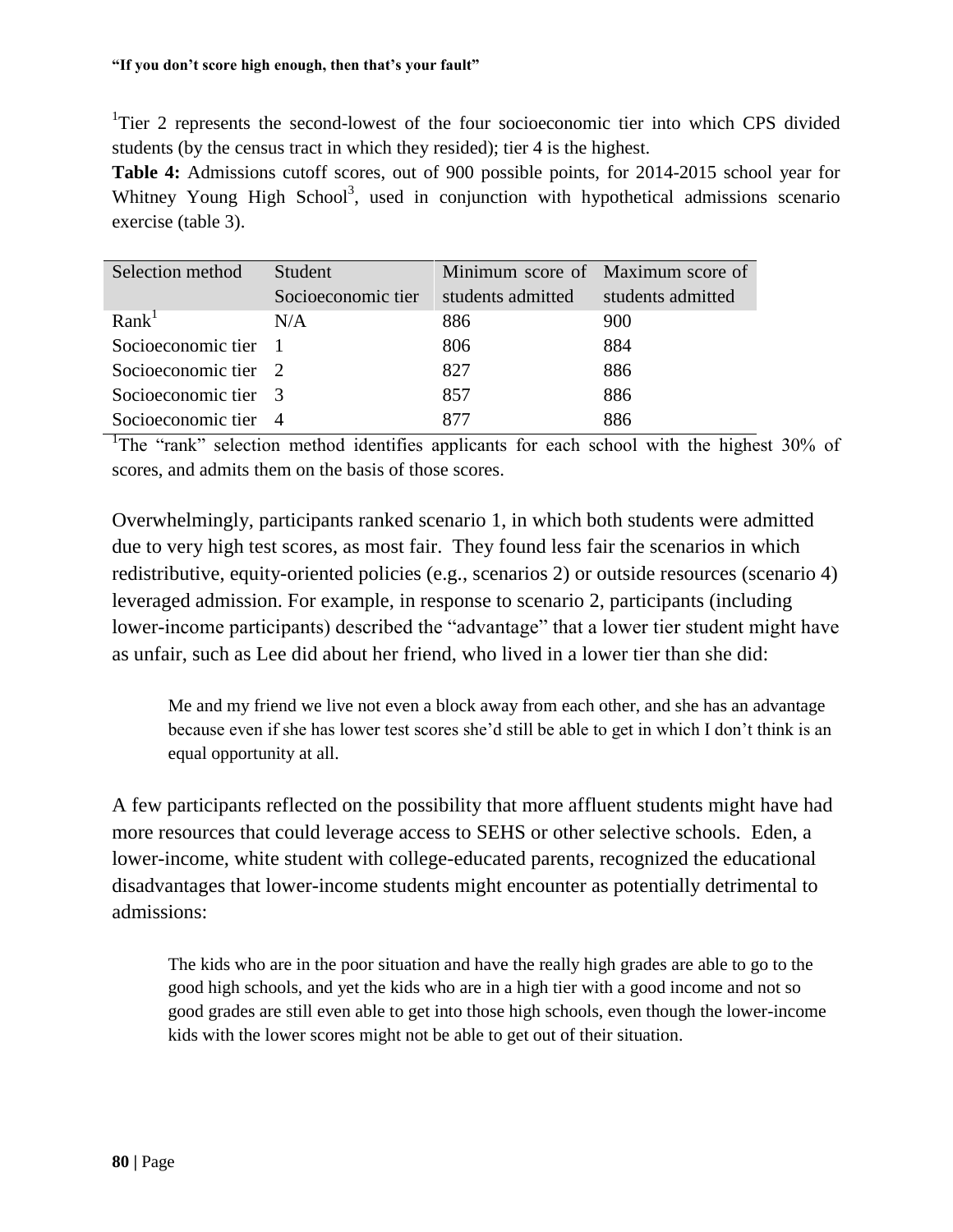However, even participants (like Eden) who demonstrated greater awareness of inequity in Chicago ultimately located the basis for access to high schools in individual student effort, favoring open competition over redistributive policies. Racial or socioeconomic equity rarely factored into participants' discussions of high school access, even when they recognized disparities in the quality of applicants' K-8 schools, neighborhood conditions or family financial resources. Amadi expressed a belief that most participants held: "To me it doesn't really matter what neighborhood you live in; it just matters what you do in school." Participants believed that students alone determined their own educational trajectories through their actions, and should be allowed to do so by district choice policies.

#### Ascribing academic and civic qualities to students because oftheir schools

Related to their views of individual effort and merit as central to students' entitlement to learning opportunities, participants ascribed academic and civic qualities to students who attended schools with different levels of exclusivity. These attributions in turn served as a basis for participants' sense of whether students deserved subsequent opportunities, further reflecting participants' civic dispositions. Open-enrollment, non-selective schools reflected poorly on students who attended them. Participants often characterized students at Edmunds and Jewell, the neighborhood high schools for most of Forrester and Vista's students, as unmotivated, not caring about school, or average. Aatirah, a participant who was eligible to apply to SEHS but was not admitted to any, described students at her neighborhood high school as less than desirable: "I wouldn't say the kids are dumb, but the history isn't good."

Conversely, participants insisted that the hardest working and smartest students attended Chicago's most exclusive high schools. "The smarter people pretty much go to the top schools like selective enrollment schools," Lee (admitted to a top-ranked SEHS) explained. She equated intelligence with high school placement, a consistent theme across participants. Students at Thompson, a prestigious SEHS, were routinely described by a range of participants as "brainiacs," "mini-geniuses," "high-achieving" and "smart in every subject." Joseph concisely captured the contrast depicted above: "Thompson (SEHS) is the bright kids, all the kids that are gonna be successful and then there's Jewell which is where all the dumpster kids go who didn't get accepted."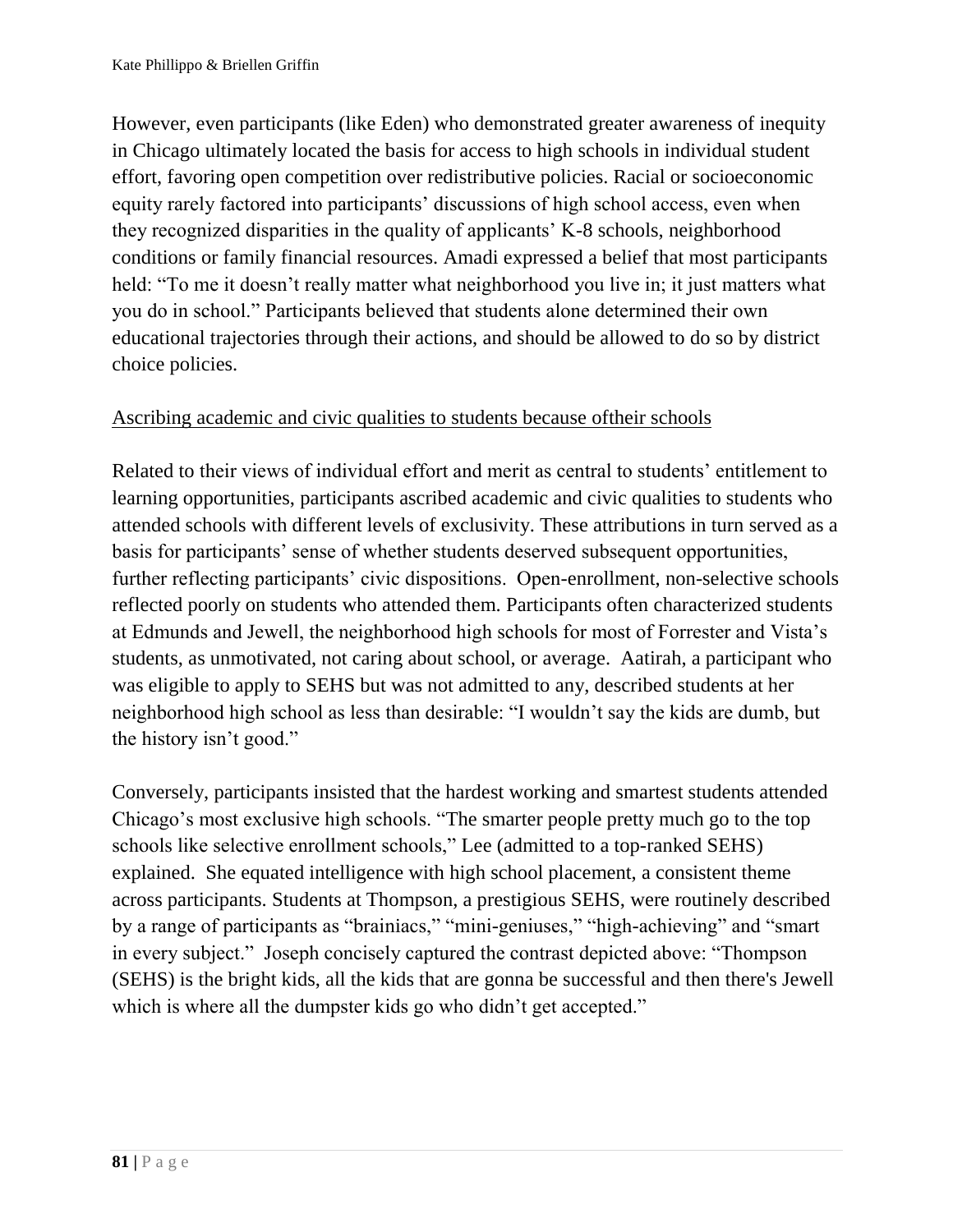A few participants challenged prevailing ideas about school types, students and the admissions process. For example, Ina, new to Chicago in her  $8<sup>th</sup>$ -grade year, questioned her peers' negative representations of Jewell, her neighborhood school after she visited it.

There's been a lot of controversy about Jewell and how it's not a good school. But I think that's just because it's people's neighborhood school. They don't really want to get stuck going there. But that's helped me not try to like discriminate or stereotype Jewell, just to actually see it for myself. . . I'd love to go there.

Still, however, Ina chose not to attend Jewell in favor of a higher-ranked school. Also, for participants eligible to apply to but ultimately rejected by SEHS, their own experiences provided possible counter-narratives suggesting that "good" students may go to "bad" schools, but remained consistent in emphasis on personal responsibility for their admissions outcomes.

As a further reflection of their views of civic benefits as earned by individual initiative and responsibility, participants also cited merit as their preferred basis for awarding scholarship and leadership opportunities in different academic and civic contexts (e.g., camp counselor position, neighborhood clean-up group leader, student advocacy group leader, state university scholarship recipient). We asked them to consider the qualifications of two hypothetical students, one from a neighborhood school and one from an elite SEHS, both of whom we described only as "straight-A students." A substantial number of participants declined to choose either, citing insufficient information. However, participants who did choose consistently identified the SEHS student as more fit for each opportunity (in 68% of the responses). In particular, participants more often selected the SEHS student to receive a university scholarship, viewing that student as smarter, more accomplished and more desirable to colleges. Some participants expressed remorse as they repeatedly chose the SEHS student over her neighborhood school counterpart. An exchange between Cal, a student admitted to an elite SEHS, and his interviewer stands as an example.

(Cal chooses the SEHS student.) Interviewer: You look so miserable as you continue… Cal: I don't like saying that. Interviewer: I'm sorry to ask. Cal: It just, it's really unfair. I don't like thinking like that.

When participants did select the neighborhood school student, it tended to be for the leadership of neighborhood activities, such as a playground or library clean-up, rather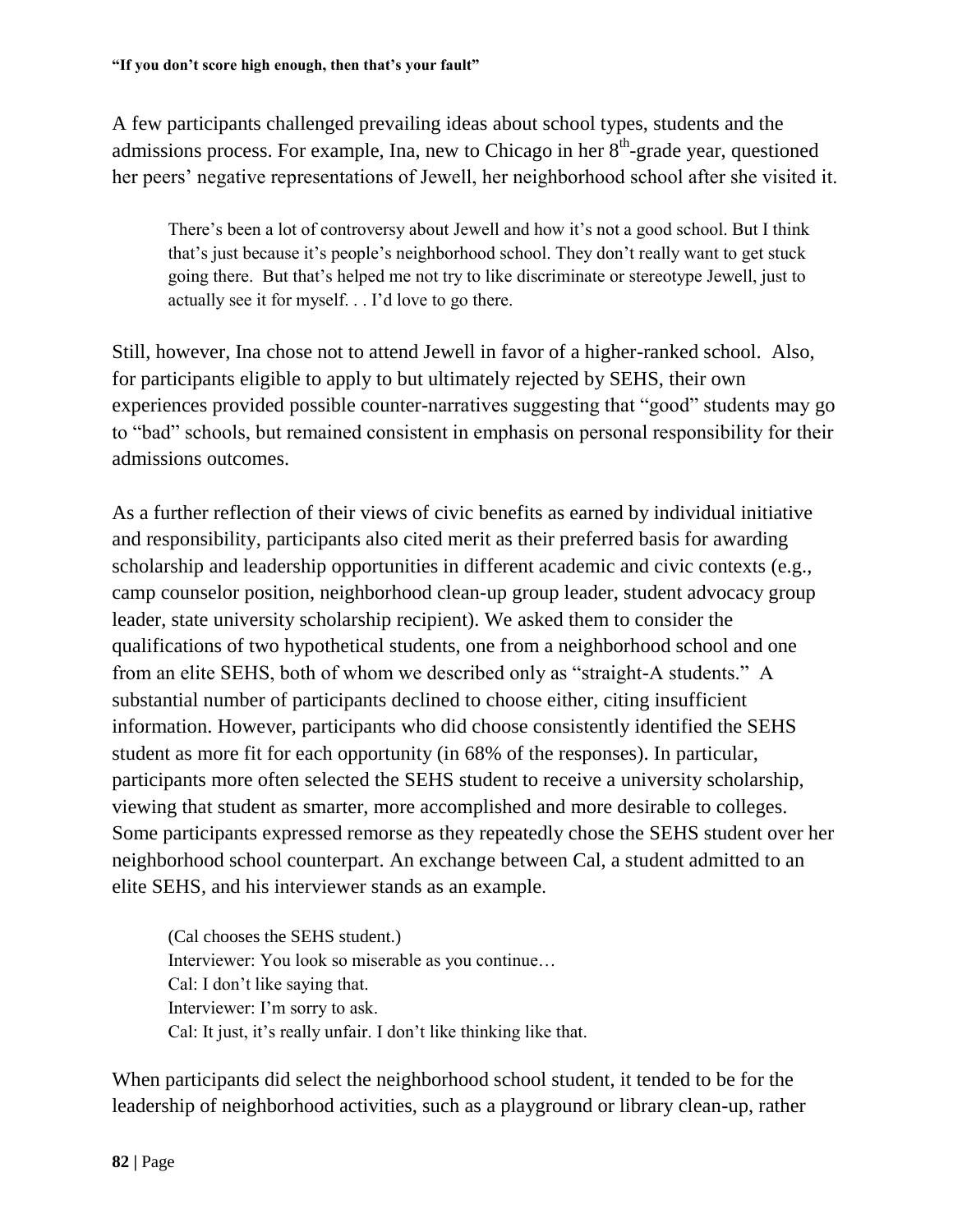than for activities related to academics. Those who chose the neighborhood student to lead the group advocating for equal technology funding in CPS schools did so because they thought his school would have less funding already. In short, participants inferred their real and imagined peers' educational and civic capacities and entitlements based on the high schools they attended.

#### Individualized entitlement, individualized obligations

Participants' characterizations of students' entitlement to educational resources, along with their academic and civic capacities, are less surprising when we consider how participants understood their rights and obligations regarding public education. Students' rights and obligations regarding public education, by participants' reckoning, were limited and connected to individual effort. "You can't just demand things and expect to get them," Adriana explained to her interviewer.

Participants saw their educational rights as either altogether limited, or something to be earned. When we asked them what rights they felt they had with regard to their education, some were stumped and said that they did not know. 23 participants (64%) gave answers, 12 of which focused on their right to receive a public education. A few stressed their right to receive the same education as others. Other rights included freedom of expression (4) and the right to apply to (but not attend) any school (4). Ten participants felt that they had limited rights or power over their own education. These participants viewed CPS, rather than students themselves, as the powerful agent that decided which students attended which schools. "They shove it in your face. . . here's where you're going to go," exclaimed Joseph. Zhuang, a recent immigrant to the U.S. who was not eligible to apply to most types of high schools due to his low standardized test scores, felt unable to fully explore his school options due to his limited English language skills. Surprisingly, Cal, the only Vista student admitted to Osborne (a topranked SEHS), also felt that his rights were limited, credited this feeling to his school choice experience, which he described as "disguised as having a choice" but in truth determined by test scores and place of residence.

However, most participants—whether or not they were eligible to apply to SEHS, and whether or not the schools of their choice admitted them—felt that they did have power with regard to their education. When asked what gave them power, most referred to their ability to work hard to earn themselves opportunities. Hard work and good grades created this group's sense of power over their education. "I have all the power because, I'm the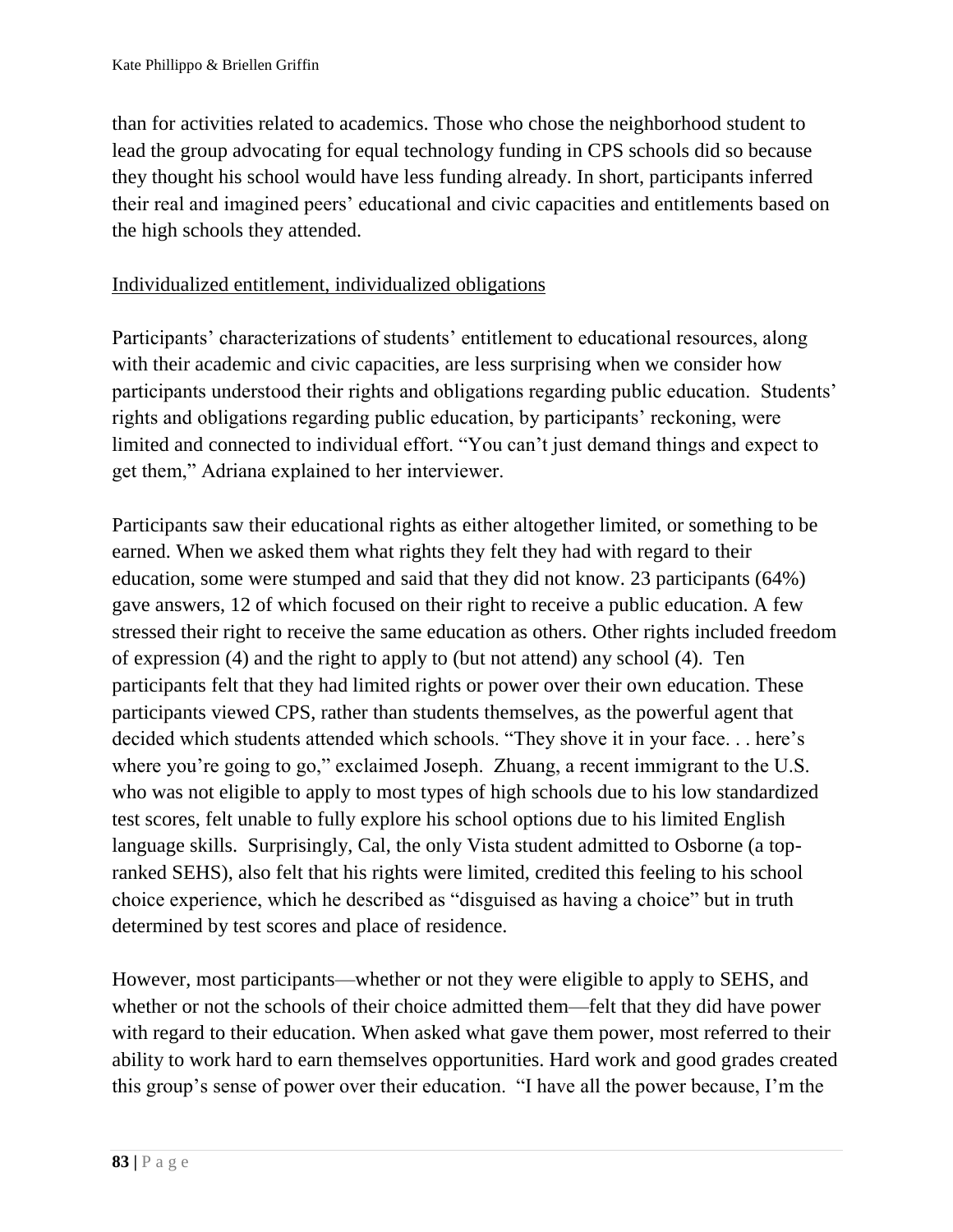one who's going to school, I'm the one who's doing the work." Akin explained, illustrating this group's point of view. Even Samuél, whom no schools admitted on his first attempt, placed responsibility on himself for his predicament. "You can't just get what you want, you have to deserve it," he explained. He viewed himself as a hard worker, but concluded that others must have worked harder than he did. Seeing a good education as a right, Eden said she would advocate to get what she needed: "I would annoy the hell out of those teachers until they give me the education I deserve. I am in control." A "good" education, this group argued, was earned by one's own effort or advocacy rather than designated as a universal right.

Just as educational rights and empowerment seemed left to the individual student to acquire, participants also took a narrow view of civic obligations regarding public education. Only one participant, Aurora, expressed openness to the possibility of a student ceding their spot at an SEHS to a student who had had less advantages, explaining:

If someone lives in a bad neighborhood and not everyone in their family graduated from high school, if they're really smart, they should have a better chance of getting in (to an SEHS) because they need that opportunity more than someone whose family has enough money to send them to a private school.

Still, Aurora said that she would not give up her own seat and felt that students should not have to give anything up so that those with greater needs could benefit. As discussed above, our study's participants found troublesome the notion of dividing SEHS seats by four socioeconomic tiers, and felt far more comfortable with open competition for those seats. They voiced very little concern that one student's advantage could translate into another's disadvantage. Instead, they jockeyed to gain advantage where they could. Sasha found it unfair that students could pay to take private high school admissions test preparation courses, but then referred to herself as a "hypocrite" because she herself had taken such a course and was admitted to one of her preferred SEHS.

Participants' broader sense of their civic obligations was also limited. While most said they would vote in student council elections, few said they would run for office themselves. Their interests in service responsibilities—such as a hypothetical group that campaigned for equal technology funding across CPS schools and a neighborhood cleanup group—were mixed, with students choosing activities that personally appealed to them. Four students felt enough pressure to perform well and advance that they described service and recreational activities as something in which they could not engage, or would do so only to strengthen their college applications. "This year I just wanted to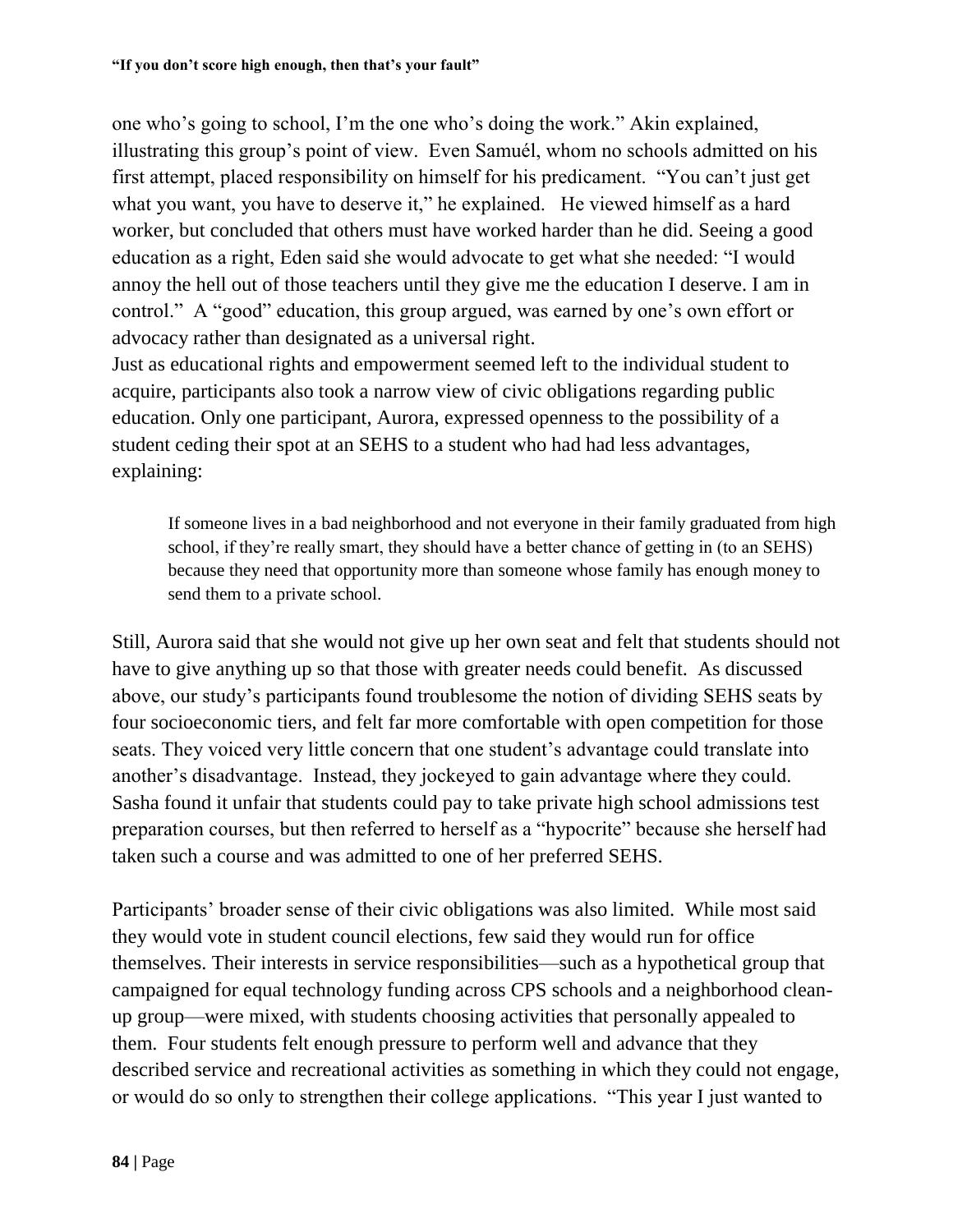focus on getting my GPA high," Gerardo explained when asked if he joined any clubs or teams. Nor did participants see others as obligated to support their education except for instrumental reasons. "They just want us to get jobs and help. It seems that's all they care about. I mean if they do care about school it's to get a good education to get a good job," Anna explained, echoing other participants' emphasis on their value to society due to their capacity to pay taxes. Miles felt that his disappointing rejection from Van Ruden (an SEHS) didn't matter to other Chicagoans: "I could run up to somebody and be like, 'I'm not getting into Van Ruden and they'd just say, 'I don't care. Leave me alone.'"

When asked whether they felt that CPS leaders cared about their education, most participants said yes (frequently, "It's their job"), but the no's were disturbing: "High school is high school, let's just throw some kids here, throw some kids there," Aatirah explained. Madeleine, rejected by every one of her preferred high schools, saw CPS administrators visiting the neighborhood school she ended up attending. "I wouldn't really say it, (but) I just wanted to say 'I really hate you! You basically ruined my high school experience! I go to a school I can't get out of!"

Just under half of the participants felt either uncertain whether Chicago's mayor cared about their education, or felt that he did not. Forrester participants liked that the mayor had visited their school, and many appreciated that he had lengthened their school day. Participants at both schools saw the mayor's investment in schools as reflective of his desire for good workers and a positive reputation for the city. "I feel like he (mayor) cares about all the statistics and all these tests and flaunting that out," Sasha said, adding, "I think he should care about the kind of education the kids are getting." Others criticized the mayor over the 2012 teacher strike and school closings. Isaac was suspicious of a costly improvement being made to Van Ruden, a downtown SEHS, adding "Other schools who don't have things like computers, nice computers like Van Ruden, say Jewell (Isaac's neighborhood school) for example, that money could be going into their education instead." Mixed feelings about Chicagoans', the school districts and the mayor's investment in their education sat side by side with participants' sense of limited civic obligation when it came to public education.

# Going it alone

Participants' accumulated civic experiences of schooling in an era of accountability and neoliberal education policy appeared to inform their understanding of public education as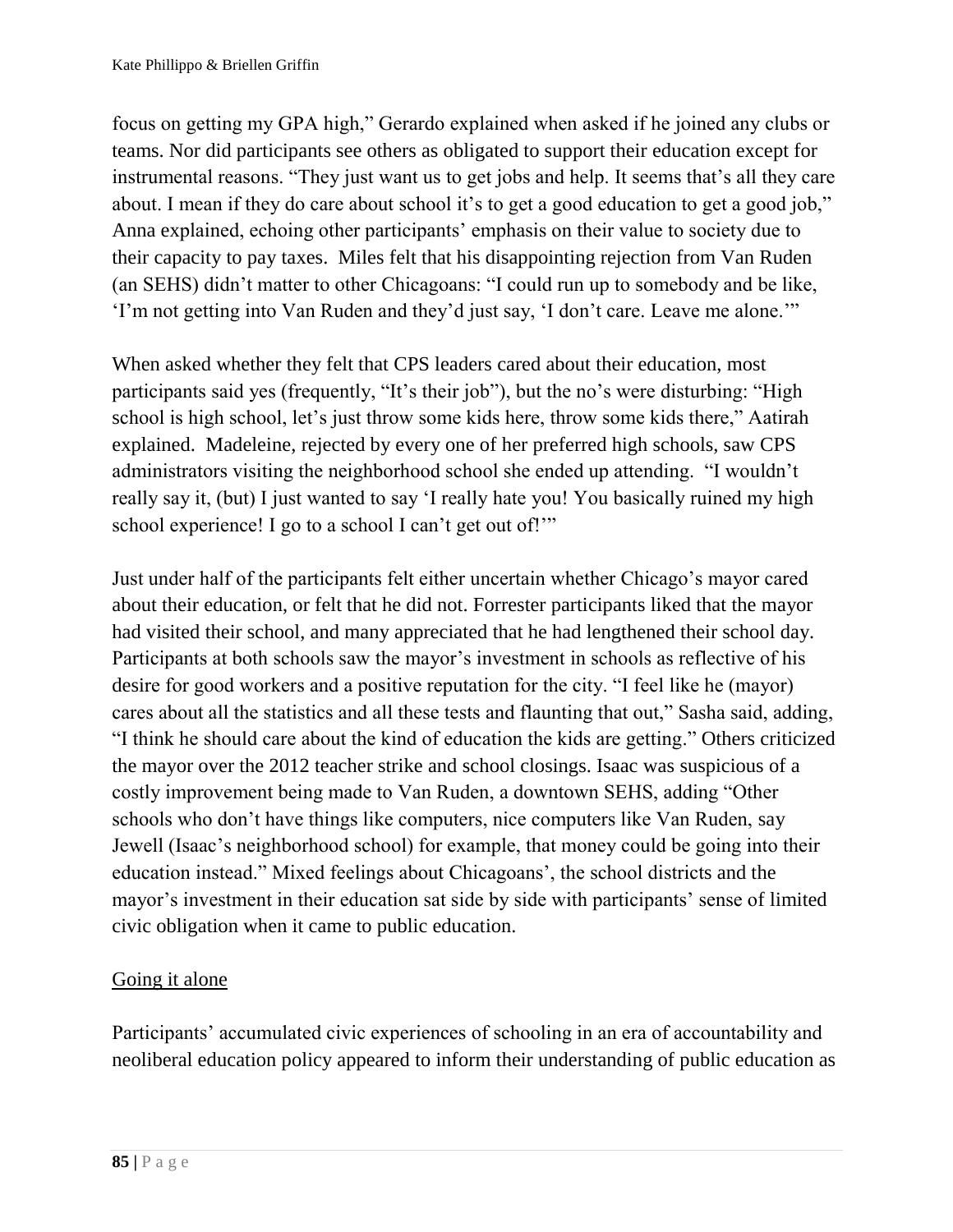instrumental and relevant only to the matter of individual advancement. Their sense of going it alone pervaded our data throughout the admissions process.

Participants perceived and generally accepted that not all students (or even all eligible students) would be able to access appealing schools, and that students had to compete against one another for admission. Udai, a technology enthusiast who diligently researched SEHS but was not admitted to any of those that he preferred, expressed a resignedacceptance of CPS policies, and felt that he was the one who needed to adapt.He described the admissions decisions that impacted him as unfair, as only test scores and grades informed those decisions. Yet, when asked what he would advise a younger student applying to high school, he said,

Keep your dreams aside for a moment and focus on math, reading, science and social studies. . . even if you don't care about them, care about them for awhile because later you're gonna realize how much it's important- not to you but for others, those other people (who) run the system.

Udai, like most of his peers, saw the policies that set up his high school opportunities as limiting but necessary, and saw it as his responsibility to cope with them rather than the district's responsibility to adjust high school admission criteria or high school offerings. Participants' encounters with competitive high school admissions also appeared to influence their civic dispositions regarding the role of education in American society. When asked about the purpose of public education, all but one participant referred to its instrumental, individual purposes. Even the participants who stressed public education's civic importance (often alongside its instrumental importance) stressed that society would "get back" from educated citizens. Participants described the following civicinstrumental benefits of public education: productive workers, a positive reputation (for cities or states), greater tax revenue, and better judgment among voters. Descriptions of public education's "give and take" focused substantially on what individuals and cities could take from it.

A concern for individual advancement and protection also surfaced in participants' oftencompetitive behavior against one another. Some actions involved students praising or criticizing their peers based on their admissions outcomes. When Forrester students presented research on the high school that they'd attend the following year, Isabelle's admission to Van Ruden (a top-rated SEHS) was greeted with exclamations ("Ooooh, dang, Van Ruden!"), while students openly mocked Quinn Academy (a nearby nonselective charter school that a few of their peers planned to attend). Other students'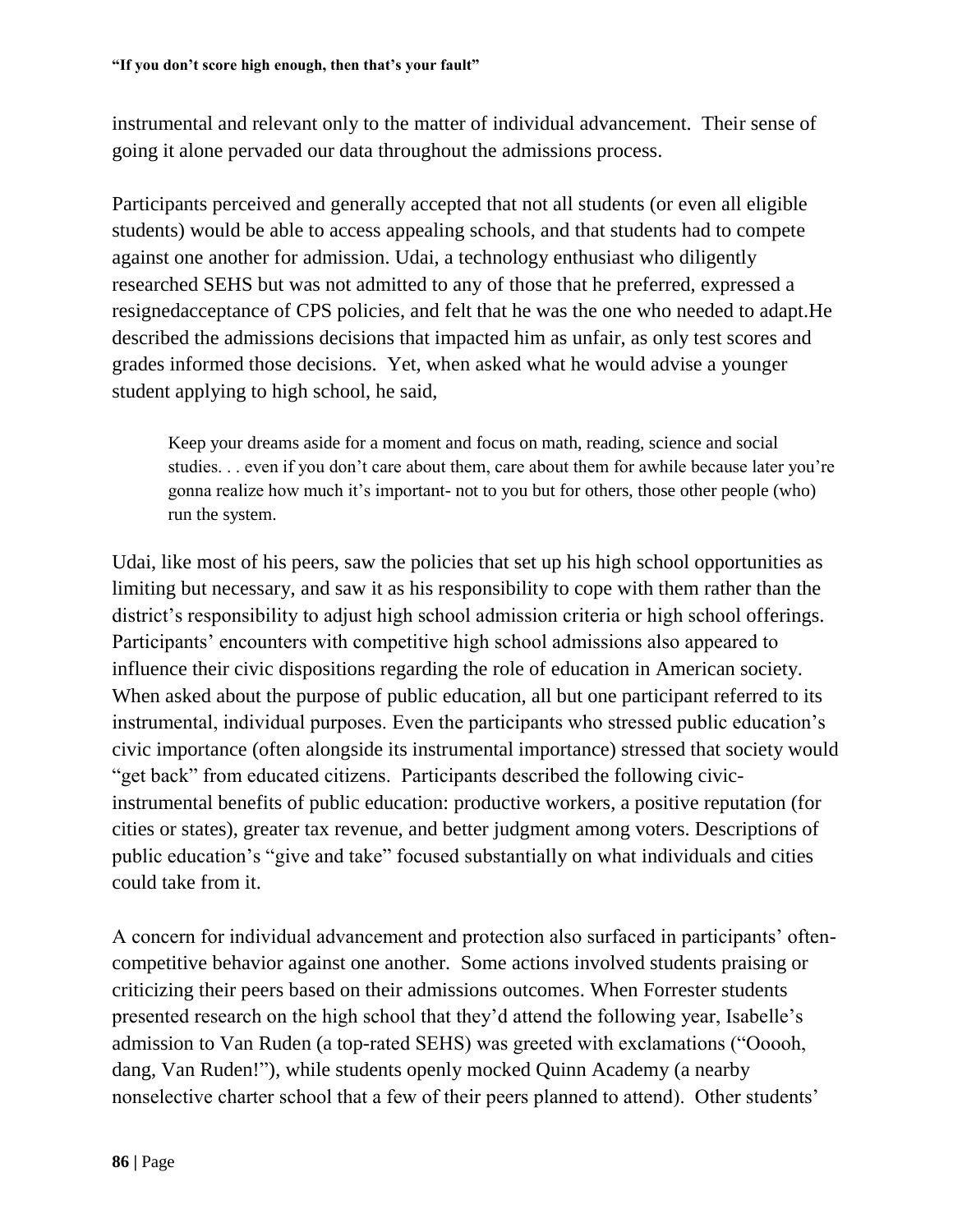actions were more directly competitive against peers. "Lots of people just only go for themselves; they don't help anybody if they're trying to get into that school. But they'll still act nice enough," Jennifer explained after auditioning for a public arts school. Paul, whose family planned for months to move out of Chicago so that he could attend private school, did not relinquish his spot at Thompson, the top-ranked SEHS that admitted him, until after school started and he was sure he liked his new school (thereby keeping another student from taking the Thompson spot as the school year began). Together, these examples paint a picture of students fending for themselves with limited concern about their actions' impact on others.

We close this section with a description of Joseph's responses to his immersion in an educational culture of individual student accountability and responsibility. When consoling a friend who had a difficult time on the high school admissions test, Joseph told us, he also sought information for his own benefit.

I took a lot of, like, secretive advice from them because I didn't want to hurt their feelings by saying "Can you tell me why you failed at doing that?" I secretly was like, "So what did you put? What else did you do?"

While worried about hurting his friend's feelings, Joseph still mined the conversation for useful information that could give him an advantage. He was not ultimately admitted to any SEHS, and reported feeling disempowered as a result. When asked what he would say to CPS about high school admissions, he responded "You suck," and added that he felt no one would listen to him because he was "a stupid little kid." As he reflected upon his own future goals, he conveyed a sense that his schooling was for him and his family alone: "Honestly I have no interest in doing certain things that would fundamentally help our community or society. But school gives me a boost for my own interests." Feeling left on his own, Joseph looked out only for himself.

# **Discussion and implications**

A pervasive sense of individual accountability and responsibility emerged as key themes in our study of how competitive school choice policy influenced the civic dispositions of 36 Chicago Public Schools students. While the policies that structured their high school admissions experience ostensibly concerned only the assignment of students to schools of their choice, they also instantiated ideas that are at the core of neoliberal social and economic policy: an emphasis on individual responsibility for well-being and advancement, reliance on accountability measures to indicate schools' and individuals'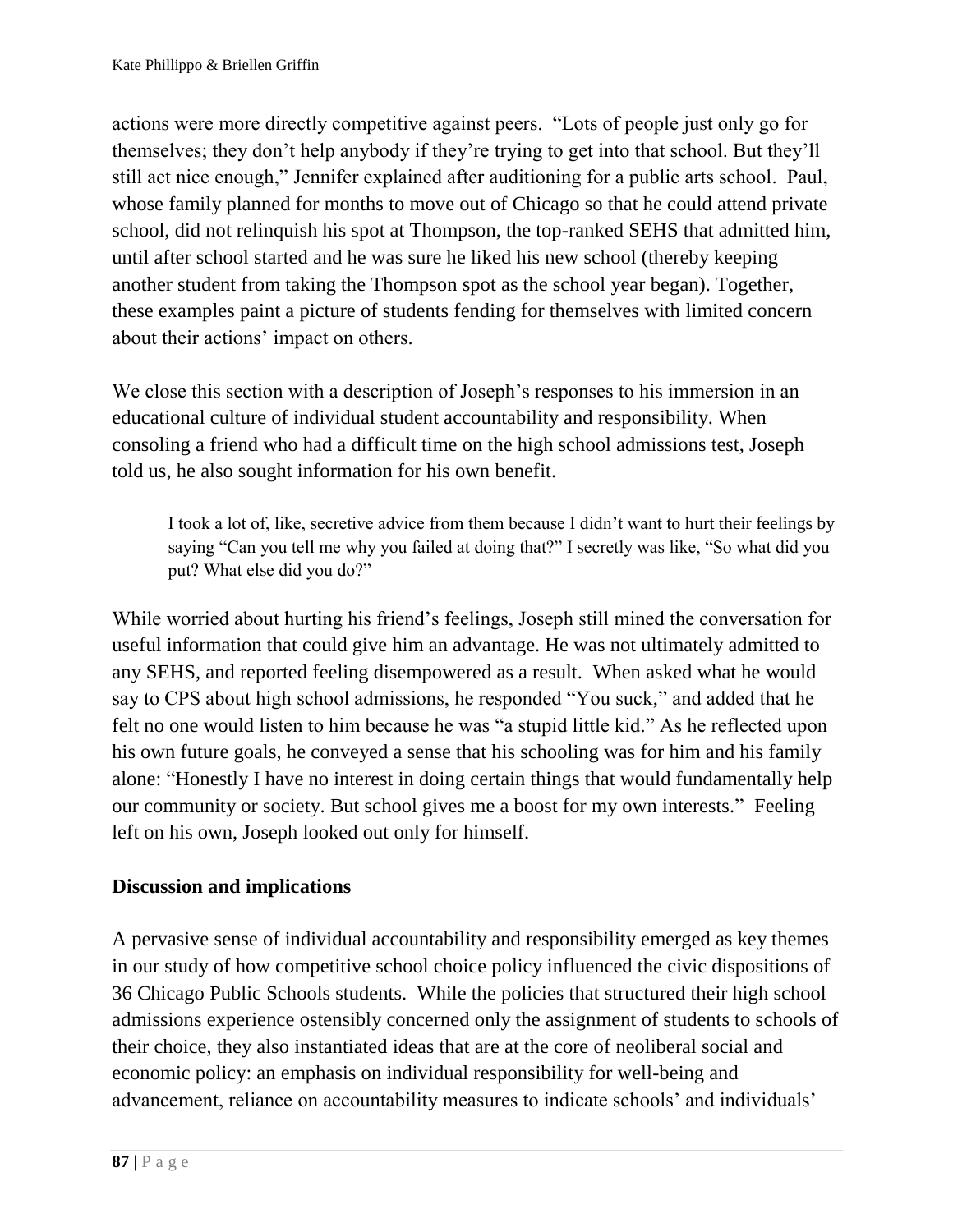value, a more limited governmental role in service delivery, the framing of individuals as consumers rather than citizens, and the use of market mechanisms as a means for distributing public goods. These findings held across participant subgroups (by primary school, race, socioeconomic status, admissions eligibility status and admissions outcomes), suggesting that the experiences reported to us were not unique to specific groups of participants but rather shared across them.

Our findings hold implications for equity, for our understanding of education policy as civic education, and for the consideration of youth as policy actors with much to teach the rest of us. First, we note that competitive school choice policy's civic outcomes provide an example of how neoliberal education policy can legitimize inequity. Khan (2011, p. 195) asserted that Americans' emphasis on individualism and meritocracy "has allowed the justification of inequalities that should embarrass our nation." Our findings—that an academically, socioeconomically and racially diverse group of students accepted and even defended policies that stressed individual effort and merit as the best determinants of who deserved to attend Chicago's top-ranked public schools—resonate with Khan's statement. Among the youth who participated in this study, competitive school choice policy brought to life ideals of individuals' responsibility to earn their civic rights and entitlements. As youth participants stressed over their grades and test scores, completed school applications, sat for the SEHS entrance exam, opened their admissions letters and ultimately enrolled at a high school, they not only selected a school, they reinforced the value and rightness of competitive school choice policy.

As such, youth participants learned telling lessons about their own rights to a public education. Some emerged from this process satisfied with their admissions results, some landed in schools they saw as inferior, some wanted to scream at CPS administrators. All concluded that they got what they deserved from their city and their public school system, even though a multitude of factors other than merit and effort determined how they fared. They have been, in Davies and Bansel's (2007) words, "responsibilized," having accepted the assignment of sole responsibility for the unequal educational opportunities they received.In this way, competitive school choice policy not only exacerbates existing inequities thatevidence on school choice outcomes has demonstrated (e.g., Chapman and Colangelo, 2016; Gold et al., 2010), but justifies them.

Second, this study lends support to those who extend the idea of civic learning to include youth experiences embedded in day-to-day schooling. As evolving citizens, participants demonstrated how competitive choice policy positioned them to act towards themselves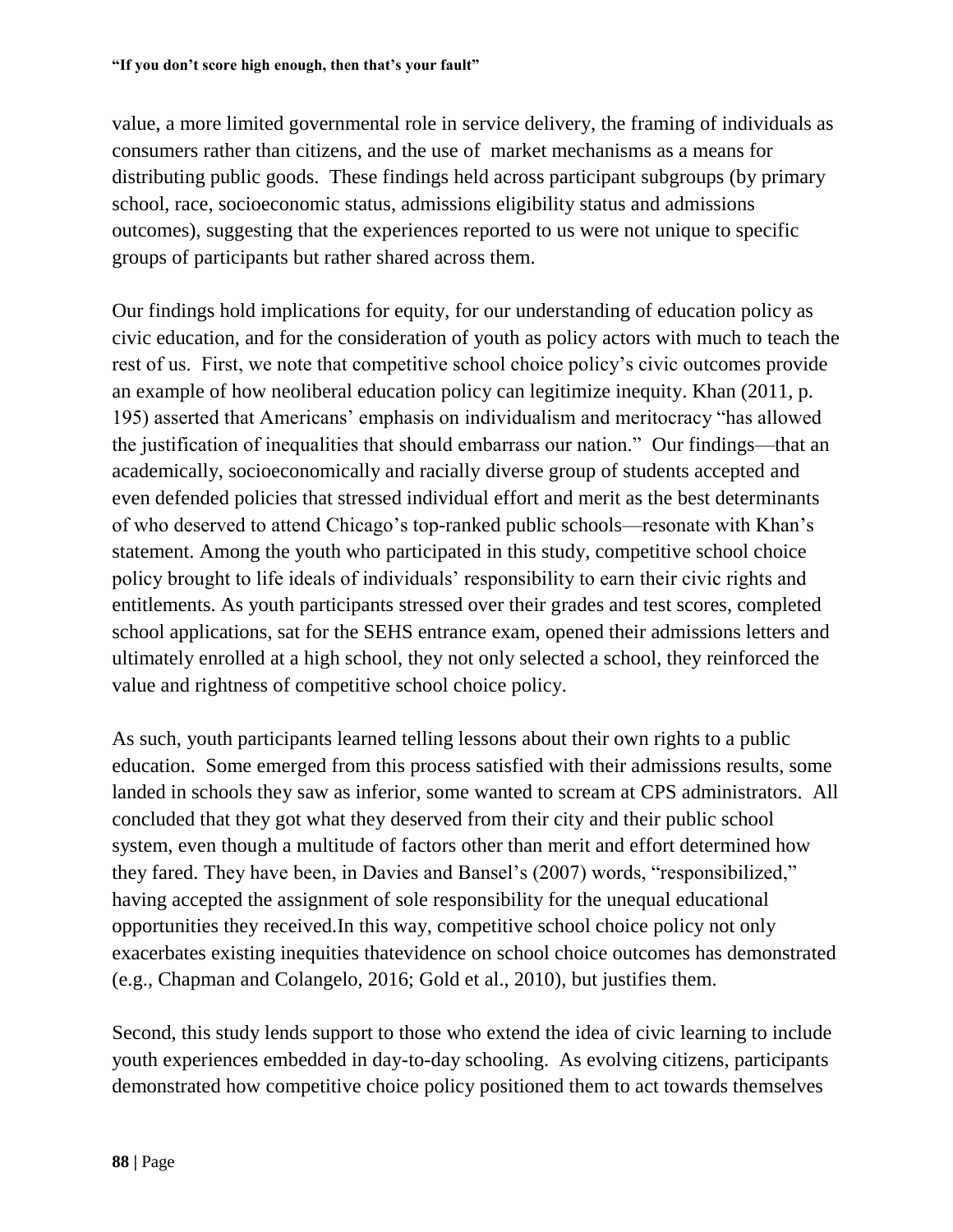and their civic peers. For those among us who may find disturbing Joseph's blunt statements about his self-interested actions, we invite consideration of his broader circumstances. In a society that financially rewards the accumulation of educational credentials, uses measured outcomes to judge educators' and students' value, and promotes competition for educational resources among both schools and students, and in a city that rations public educational resources to a population clamoring for them, and gives an larger share of resources to the strongest competitors, Joseph's disturbing actions appear perhaps adaptive. He did what he felt he needed to for his own educational survival.

The matter of schools preparing students for participation in society is nothing new; the preparation of citizens was one of the explicit purposes of early public schooling in the U.S. What is new is the set of particular lessons that education policy appears to be teaching students. While policymakers and scholars invest energy in figuring out how teachers and curricula can provide (and evaluate the outcomes of) citizenship education, we encourage them to take a step back and consider the citizenship education that educational policy provides each day (Rubin, 2007; Levinson, 2012). The immersion of students in competitive choice policy appears to have taught them that the best available public education is a scarce good for which individuals compete (scrupulously or not), win away from others, and hoard. Students also appear to have learned that the best education our society has to offer is reserved for those who are smart and who work hard (with little critical consideration of who in our society is considered "smart" or "hard working") and that those who do not receive such a benefit do not merit it. If U.S. voters and policymakers do not want their future educators, judges, voters, neighbors, parents and elected officials acting out of self-interest with limited regard for how their actions impact other people, competitive school choice policy may prove itself counterproductive. Policy has lessons to teach students; it behooves our society's voters and policymakers to ensure that it teaches students what we want them to learn and to do.

Finally, our findings reveal young people's potency as policy actors. They studied competitive school choice policy, interpreted it, took a range of actions in response to it in their own best interests, and in so doing, acted in ways that shaped their own and others' educational trajectories. This finding challenges neoliberal conceptualizations of students as policy targets, as educational consumers (who simply seek and complete units of education in exchange for credentials), and as indicators of their teachers' and policies' outcomes. Our research answers researchers' calls for youth to have a greater voice in informing, forming and evaluating education policy (Conner and Zaino, 2014; Kirshner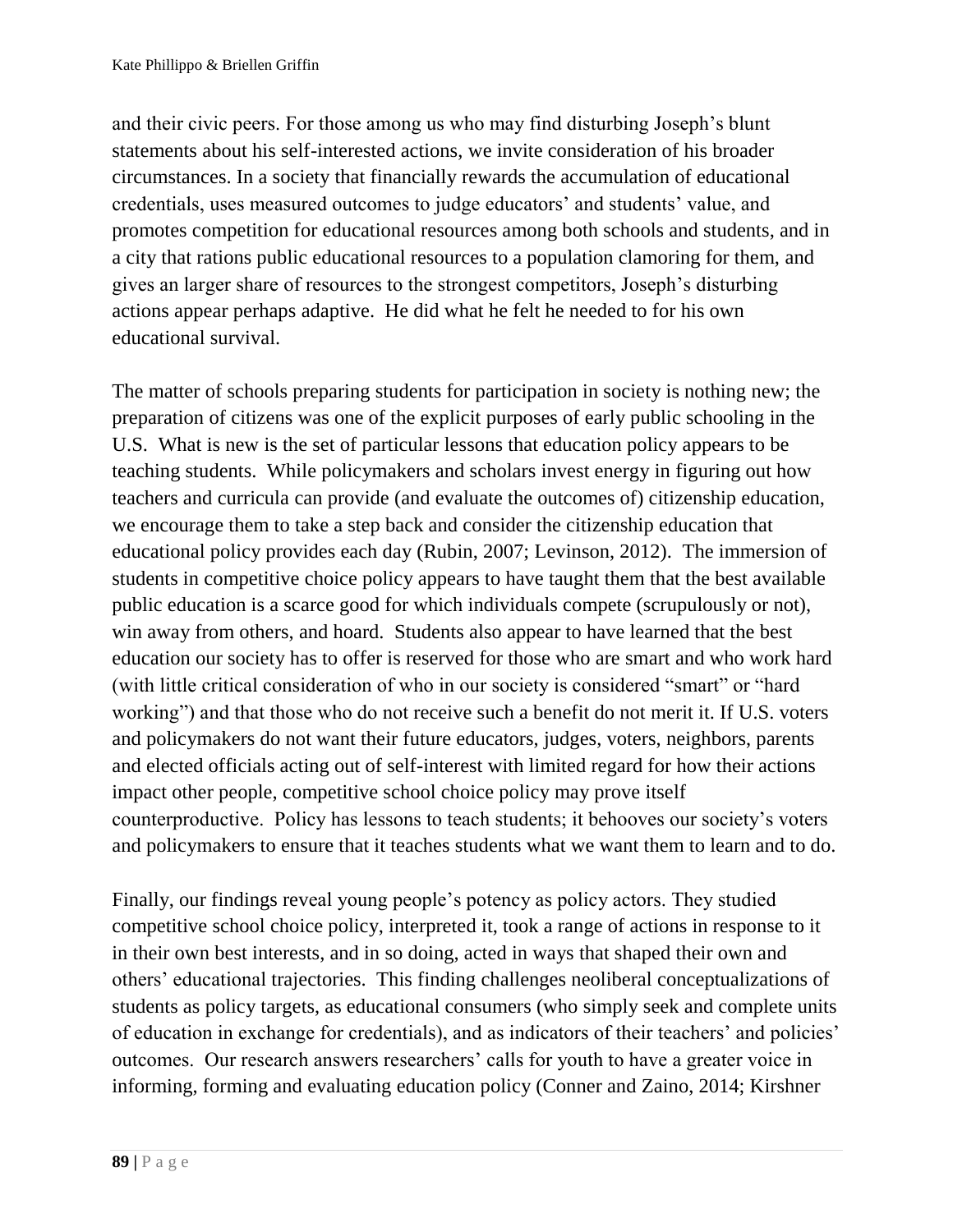and Jefferson, 2015). Our findings therefore lend support to the extension of policy enactment theory (Ballet al., 2012) beyond educators to a broader range of individuals with a stake in public education. Its consideration of context also paves the way to consider political, social and developmental variables that can enable or impair policy implementation. Adolescents' weighing of the importance of individual rights vs. the public good, set in a context of individual-oriented policy and a credential-crazed society, was bound to shape how they interpreted and lived out competitive choice policy.

As a critically-oriented case study with an intentionally limited number of participants, this study's design results in limitations to its generalizability and the extent to which we can draw causal inferences. First, while we carefully selected schools and student participants to represent a diverse variety of urban high school students impacted by competitive school choice policy, our student participants do reflect their unique situation in Chicago. Their racial, ethnic and linguistic backgrounds, as well as their connection to specific educational and social policies, are not universal but specific to Chicago's unique demographic, geographic, political and economic contexts. Chicago Public Schools' enactment of competitive choice policy is a powerful illustrative case due to the extent and variety of its high school offerings and the pervasiveness of neoliberal education policy there, but has idiosyncratic features (such as the use of socioeconomic tiers to distribute SEHS seats) that limit its generalizability. Further, the small size of this sample, necessary for the depth to which we explored participants' policy encounters, rendered us unable generalizations about particular groups of students' experiences.We offer this case as one that we hope will inspire additional research on competitive school choice policy's impact across cities, societies and populations.

A second limitation involves our ability to draw causal inferences from our conversations and observations. Does competitive school choice policy *make* students see and interpret the world and their civic peers through lenses of individual accountability and responsibility? We do not see the answer to this question as a simple yes or no, but rather consider what our study design enables us to know about the relationship between education policy, social and cultural context, and student civic dispositions. In keeping with Maxwell's (2012) depiction of qualitative research as particularly able to identify processes that lead to outcomes, we saw a consistent pairing of individually-oriented student civic dispositions with a relatively uniform policy context that promoted and legitimized competition. This steady association, which spanned participants' schools, admissions outcomes and socio-demographic identities, led us to conclude that the powerful relationship between the two was not accidental, but rather a result of young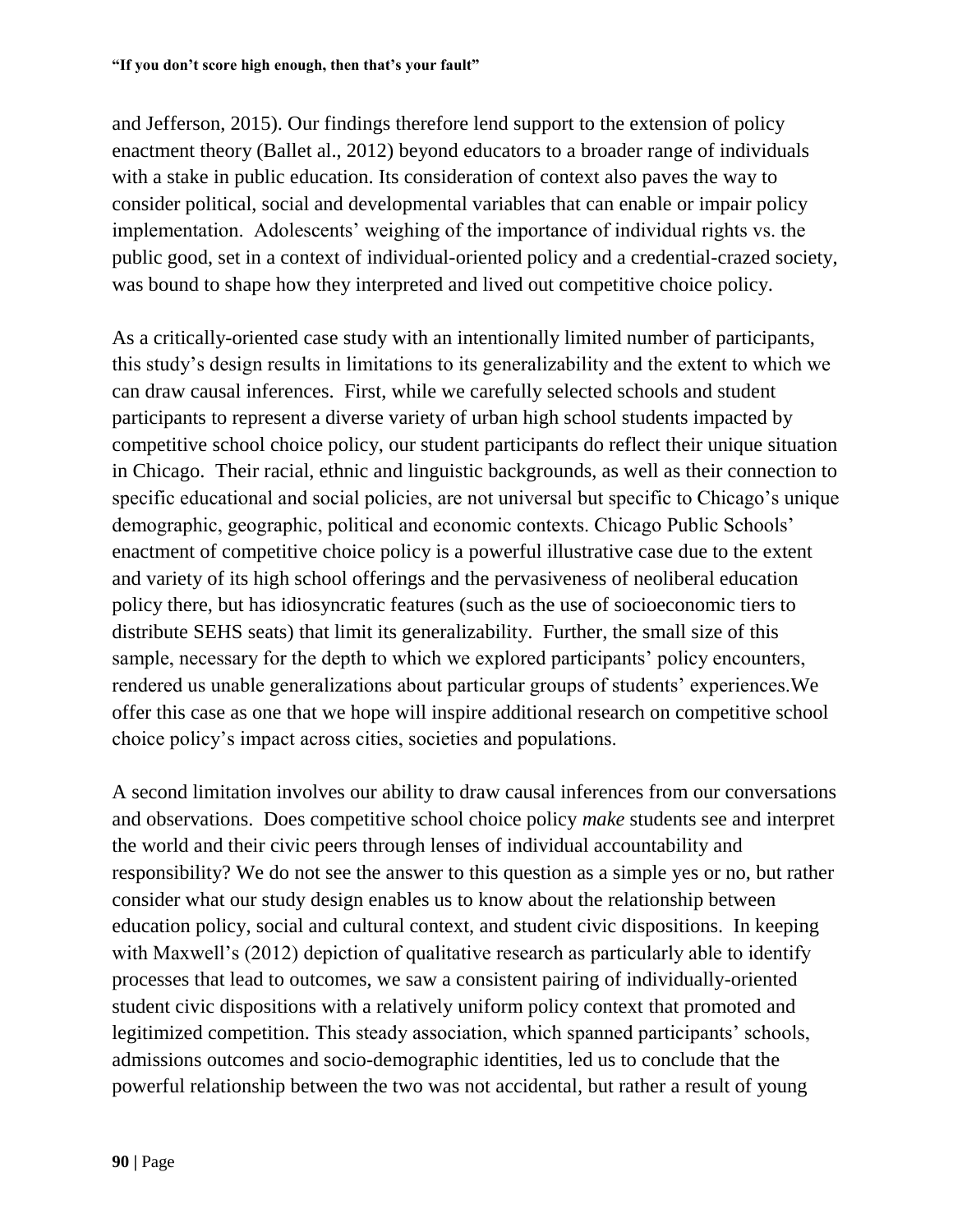people's policy enactment in context. The rigor with which we approached our study's design, data collection and data analysis reinforces our confidence in naming this relationship.

# **Conclusion**

As Chicago and other cities continue down a path of educational privatization and stratification, the everyday civic lessons that students learn from their encounters with educational policy become increasingly salient. Through their interactions with competitive school choice policy, young people are making decisions that require them to weigh, and often prioritize, their use of public schooling as a private good over ideals of universal public education as a public good. As we ask our schools to create citizens, we must also ask—and answer—what kind of citizens our educational policies help to create.

# **References**

- Allen, D., 2004. Talking to strangers: Anxieties of citizenship since Brown v. Board of Education. Chicago, IL: University of Chicago Press.
- Au, W., 2007. High-stakes testing and curricular control: A qualitative metasynthesis. Educational Researcher, 36(5), pp. 258-267.
- Bahr, A., 2014. When the college admissions battle starts at age 3. *New York Times*, 29 Jul. [online] Available at: [<http://www.nytimes.com/2014/07/30/upshot/when-the](http://www.nytimes.com/2014/07/30/upshot/when-the-college-admissions-battle-starts-at-age-3.html?_r=0)[college-admissions-battle-starts-at-age-3.html?\\_r=0>](http://www.nytimes.com/2014/07/30/upshot/when-the-college-admissions-battle-starts-at-age-3.html?_r=0)
- Ball, S.J., Maguire, M., and Braun, A., 2012*. How schools do policy: policy enactments in secondary schools.* New York, NY: Routledge.
- Betts, J. and Loveless, T., 2005.*Getting choice right: Ensuring equity and efficiency in educational policy*. Washington, D.C.: Brookings Institution.
- Brighouse, H. and Schouten, G., 2012. Understanding the context for existing reform and research proposals. In G. J. Duncan & R. Murnane (Eds.), *Whither opportunity? Rising inequality, schools and children's life chances*. New York, NY: Russell Sage Foundation, 507-522.
- Brighouse, H. and Swift, A., 2006. Equality, priority and positional goods. *Ethics,* 116(3), pp. 471- 497.
- Bureau of Labor Statistics, 2015.*Earnings and unemployment rates by educational attainment*.Washington, D.C.: Office of Occupational and Employment Statistics and Employment Projections.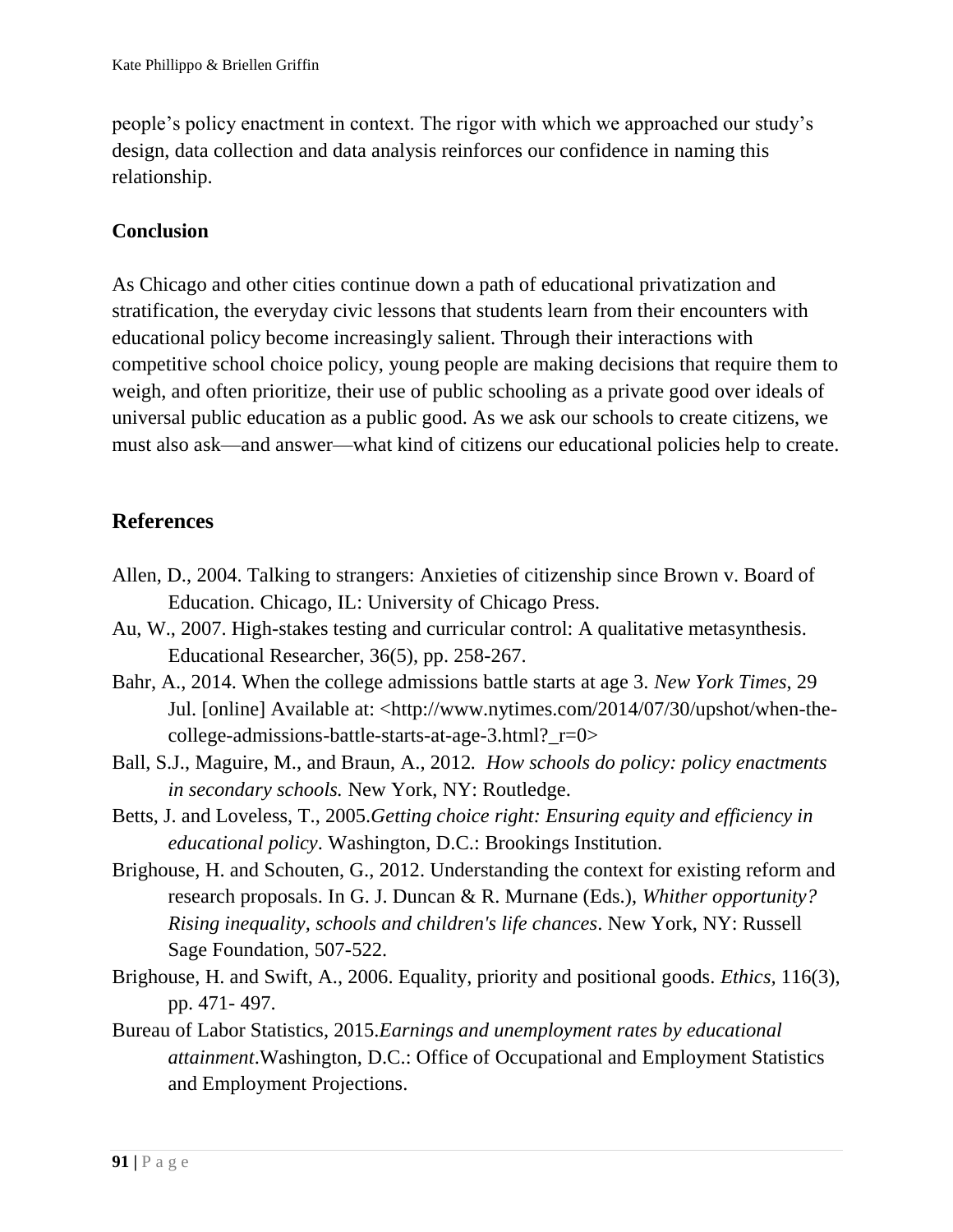- Bulkley, K., 2010. Portfolio management models in urban school reform. In K. Bulkley, K., J. Henig & H. Levin, H. (Eds.). *Between public and private: Politics, governance, and the new portfolio models for urban school reform* Cambridge, MA: Harvard Education Press, 3-26.
- Cannella, G. S. and Lincoln, Y.S. 2004. Epilogue: claiming a critical public social science – reconceptualizing and redeploying research. *Qualitative Inquiry,* 10(2), pp. 298-309.
- Chapman, B. and Colangelo, L.L., 2016. Fewer black and Hispanic students winning admission to specialized NYC high schools.*New York Daily News***,** 4 March.Available at: [http://www.nydailynews.com/new-york/education/black](http://www.nydailynews.com/new-york/education/black-hispanic-teens-elite-public-schools-article-1.2553723)[hispanic-teens-elite-public-schools-article-1.2553723](http://www.nydailynews.com/new-york/education/black-hispanic-teens-elite-public-schools-article-1.2553723)
- Chicago Public Schools, 2013. CPS streamlines standardized testing policy. Available at: [<http://cps.edu/Spotlight/Pages/spotlight461.aspx.](http://cps.edu/Spotlight/Pages/spotlight461.aspx)>
- Conner, J., and Zaino, K., 2014. Orchestrating effective change: how youth organizing influences education policy. *American Journal of Education*, 120(2), pp. 173-203.
- Cox, T., 2014. Payton College Prep toughest CPS selective-enrollment school to test into. DNA info. [online] Available at: [http://www.dnainfo.com/chicago/20140225/downtown/payton-college-prep](http://www.dnainfo.com/chicago/20140225/downtown/payton-college-prep-toughest-cps-selective-enrollment-school-get-into)[toughest-cps-selective-enrollment-school-get-into](http://www.dnainfo.com/chicago/20140225/downtown/payton-college-prep-toughest-cps-selective-enrollment-school-get-into)
- Cremin, L.A., 1957. *The republic and the school: Horace Mann on the education of free men*. New York, NY: Teachers College Press
- Davies, B. and Bansel, P., 2007. Neoliberalism and education.*International Journal of Qualitative Studies in Education*, *20*(3), pp.247-259.
- Edmondson, J. and d'Urso, A., 2007. The importance of being critical: Opening possibilities and hope in education policy study. *Journal for Critical Education Policy Studies,* 5(1).
- Emerson, R. M., Fretz, R. I., & Shaw, L. L. , 2011. *Writing ethnographic fieldnotes*. University of Chicago Press, Chicago.
- Forbinger, K., 2015. Insider: What Philly mag's awful reveals about school "choice." *Philadelphia*, 2 October. Available at: <http://www.phillymag.com/citified/2015/10/02/school-choice-insider/>
- Friedman, M., 1955.The role of government in public education.In: R.A. Solo, ed, 1955. *Economics and the public interest*.New Brunswick, NJ: Rutgers University Press.
- Giroux, H., 1998. Education incorporated? *Educational Leadership,* 56(2), pp. 12-17.
- Gold, E., Evans, S. A., Haxton, C., Maluk, H., Mitchell, C., Simon, E., et al., 2010. *Transition to high school: school "choice" & freshman year in Philadelphia*. Philadelphia: Research for Action. Available at: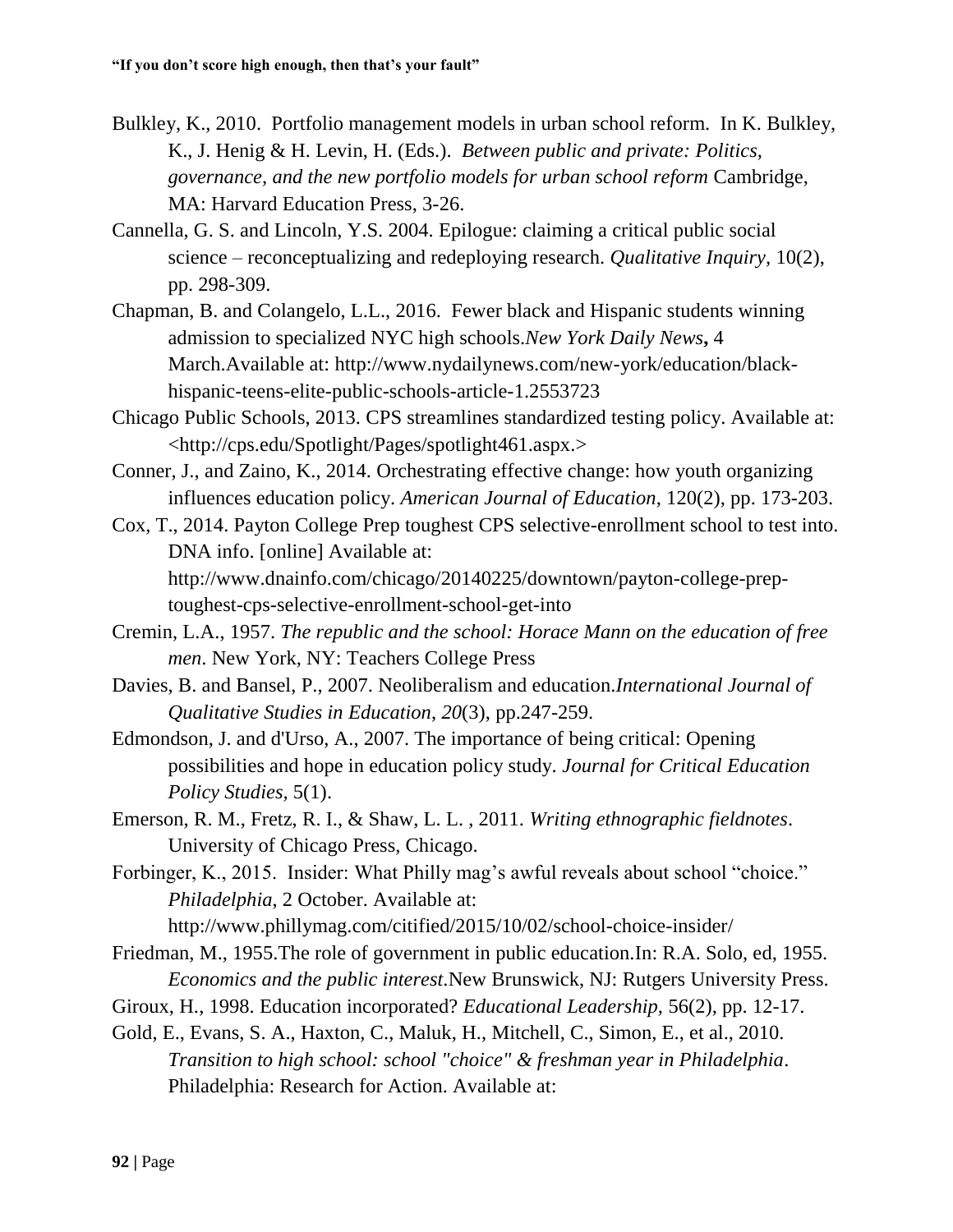[<http://www.researchforaction.org/wp-content/uploads/publication](http://www.researchforaction.org/wp-content/uploads/publication-photos/110/Gold_E_Transition_to_High_School_School.pdf)[photos/110/Gold\\_E\\_Transition\\_to\\_High\\_School\\_School.pdf>](http://www.researchforaction.org/wp-content/uploads/publication-photos/110/Gold_E_Transition_to_High_School_School.pdf)

- Grossman, K., 2016. Revising a hollowed out high school. *Atlantic*, 8 April. Available at: [http://www.theatlantic.com/education/archive/2016/04/reviving-a-hollowed](http://www.theatlantic.com/education/archive/2016/04/reviving-a-hollowed-out-high-school/477354/)[out-high-school/477354/](http://www.theatlantic.com/education/archive/2016/04/reviving-a-hollowed-out-high-school/477354/)
- Hackworth, J., 2007. *The neoliberal city: governance, ideology and development in American urbanism*. Ithaca, NY: Cornell University Press
- Harvey, D., 2007.Neoliberalism as creative destruction.*The Annals of the American Academy of Political and Social Science*, *610*(1), pp.21-44.
- Hill, P.T., 2005. Doing school choice right. *American Journal of Education*, *111*(2), pp.141-150.
- Hopper, J., 2014. Winning the school lottery. *Pacific Standard*, [online]20 May. Available at: [<http://www.psmag.com/books-and-culture/lottery-chicago-public](http://www.psmag.com/books-and-culture/lottery-chicago-public-school-education-79638)[school-education-79638>](http://www.psmag.com/books-and-culture/lottery-chicago-public-school-education-79638)
- Kirshner, B. and Jefferson, A., 2015. Participatory democracy and struggling schools: making space for youth in school turnarounds. *Teachers College Record*, 117, 060303.
- Khan, S. R., 2011. *Privilege: The making of an adolescent elite at St. Paul's school*. Princeton, NJ: Princeton University Press.
- Labaree, D.F., 1992. *The making of an American high school: The credentials market and the Central High School of Philadelphia, 1838-1939*. New Haven, CT: Yale University Press.
- Labaree, D. F., 2010.*Someone has to fail: the zero-sum game of public schooling*. Cambridge, MA: Harvard University Press,.
- Levinson, M., 2012.*No citizen left behind*. Cambridge, MA: Harvard University Press.
- Lipman, P., 2011.*The new political economy of urban education: neoliberalism, race and the right to the city.* New York, NY: Routledge.

[Maxwell, J.A., 2012. The importance of qualitative research for causal explanation in](http://qix.sagepub.com.flagship.luc.edu/)  [education.](http://qix.sagepub.com.flagship.luc.edu/) *[Qualitative Inquiry, 18](http://qix.sagepub.com.flagship.luc.edu/)*[\(8\), pp. 655-661.](http://qix.sagepub.com.flagship.luc.edu/)  <http://qix.sagepub.com.flagship.luc.edu/> <http://qix.sagepub.com.flagship.luc.edu/>

- Moses, M.S. and Nanna, M.J., 2007. The testing culture and the persistence of high stakes testing reforms.*Education and Culture,* 23(1), pp. 55-72.
- Nagaoka, J. and Roderick, M., 2004.*Ending social promotion: the effects of retention.*  Chicago: Consortium on Chicago School Research.
- National Assessment Governing Board, 2014.*Civics framework for the 2014 National Assessment Educational Program*. Washington, D.C.: U.S. Department of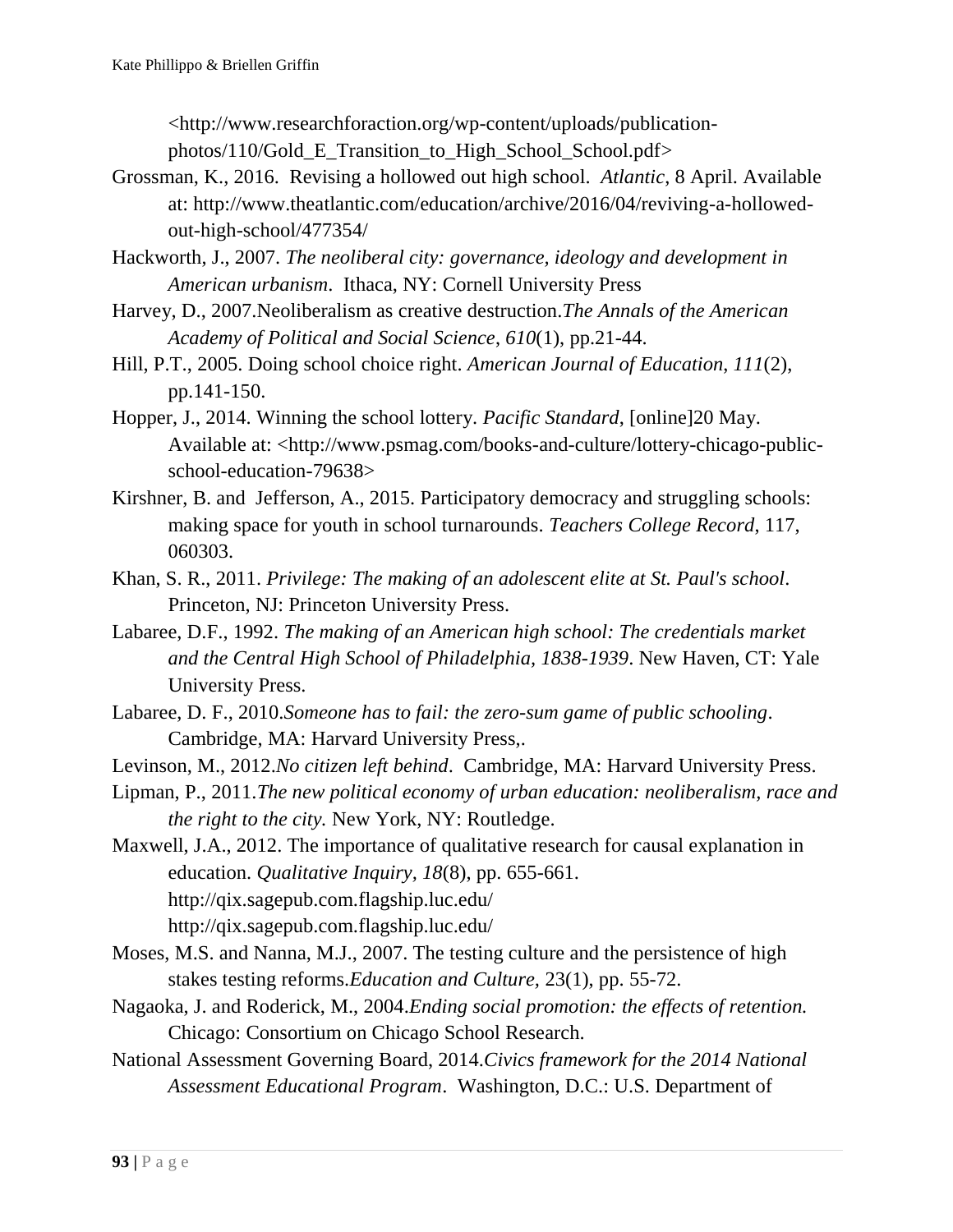Education. [online] Available at:

<http://www.nagb.org/content/nagb/assets/documents/publications/frameworks/ci vics/2014-civics-framework.pdf>

- Pattillo, M., 2015.Everyday politics of school choice in the Black community.*Du Bois Review: Social Science Research on Race,* 12(1), pp. 41-71.
- Pew Research Center, 2014. The rising cost of not going to college.Washington, D.C.: Pew Research Center.
- Ravitch, D., 2001.Education and democracy. In: D. Ravitch and J. P. Vitteriti, eds. 2001. *Making good citizens: education and civil society*. New Haven, CT: Yale University Press.
- Robles, R., 2013.*Asian Americans and the shifting politics of race: the dismantling of affirmative action at an elite public high school*. New York, NY: Routledge.
- Roda, A. and, Wells, A., 2013. School choice policies and racial segregation: Where white parents' good intentions, anxiety, and privilege collide. *American Journal of Education,* 119(2), pp. 261-293.
- Rubin, B., 2007. "There's still not justice": youth civic identity development amid distinct school and community contexts. *Teachers College Record,* 109(2), pp. 449-481.
- Saldaña, J., 2013. *The coding manual for qualitative researchers* (2nd ed.). Thousand Oaks, CA: Sage.
- Sattin-Bajaj, C., 2014.*Unaccompanied minors: immigrant youth, school choice and the pursuit of equity*. Cambridge, MA: Harvard Education Press.
- Tuhiwai Smith, L., 2001. *Decolonizing methodologies: Research and indigenous peoples.*  London, UK: Zen Books, Ltd.
- Urist, J., 2014. Is college really harder to get into than it used to be? *TheAtlantic*. [online] Available at: [<http://www.theatlantic.com/education/archive/2014/04/is-college](http://www.theatlantic.com/education/archive/2014/04/is-college-really-harder-to-get-into-than-it-used-to-be/360114/)[really-harder-to-get-into-than-it-used-to-be/360114/>](http://www.theatlantic.com/education/archive/2014/04/is-college-really-harder-to-get-into-than-it-used-to-be/360114/)
- Wilkenfeld, B., Lauckhardt, J. and Torney-Purta, J. (2010). The relation between developmental theory and measures of civic engagement on adolescents. In: L. R. Sherrod, J. Torney-Purta, and C. A. Flanagan, eds. 2010. *Handbook of research on civic engagement in youth (*Ch. 8)*.*Hoboken, NJ: John Wiley & Sons, Inc.
- Wong, A., 2014.The cutthroat world of elite public schools.*The Atlantic*. [online]4 Dec. Available at: [<http://www.theatlantic.com/education/archive/2014/12/the](http://www.theatlantic.com/education/archive/2014/12/the-cutthroat-world-of-elite-public-schools/383382/)[cutthroat-world-of-elite-public-schools/383382/>](http://www.theatlantic.com/education/archive/2014/12/the-cutthroat-world-of-elite-public-schools/383382/)
- Wray-Lake, L. and Syvertsen, A. K., 2011. The developmental roots of social responsibility in childhood and adolescence. In: C. A. Flanagan and B. D. Christens, eds. 2011. Youth civic development: work at the cutting edge. *New Directions for Child and Adolescent Development, 134*, pp. 11–25.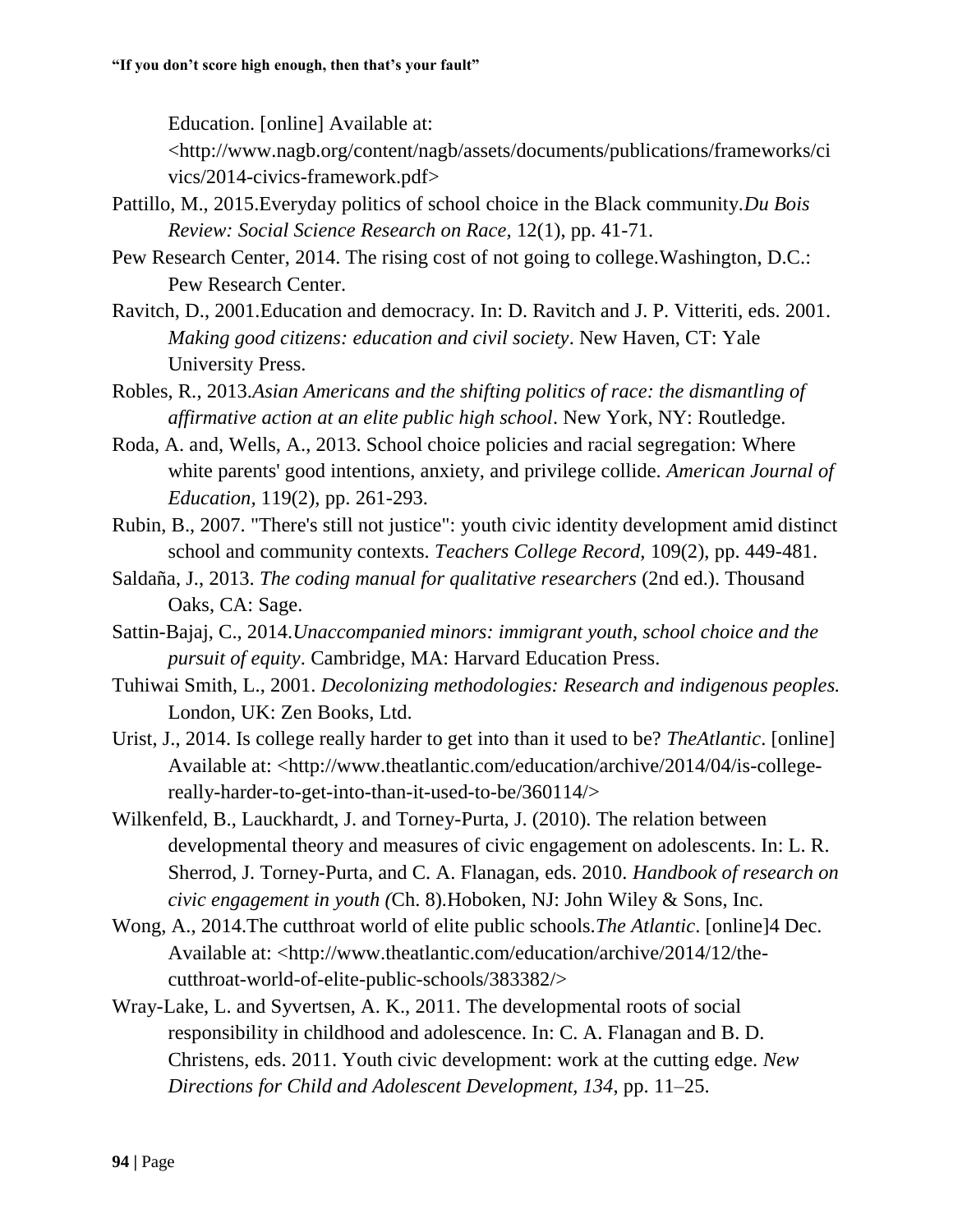# **Author's Notes**

 $\overline{a}$ 

Kate Phillippo is an Associate Professor of Cultural and Educational Policy Studies at Loyola University Chicago. Her research interests are organizational, professional, sociocultural, political and demographic influences on policy and practice enactment, and student, teacher and parent experiences of education policy.

Briellen Griffin is a Graduate Research Assistant, doctoral student and instructor at Loyola University Chicago. Her research focuses on the social, historical and political contexts of racism and inequality in American education.

<sup>&</sup>lt;sup>1</sup>Students' ISAT, or Illinois Standards Achievement Test, scores were part of their high school admissions portfolio.

<sup>&</sup>lt;sup>2</sup> This study's small sample size ( $N=36$ ) made it difficult to draw conclusions about correlations between race and high school admissions outcomes, largely due to the racial diversity among participating students (including multi-racial students) and the range of school types to which they applied. Comparisons of admissions outcomes across free or reduced-price lunch eligibility, with two categories (eligible or not eligible), yielded more meaningful data.

<sup>&</sup>lt;sup>3</sup> Since individual schools' cutoff scores are public data, the school's name (rather than a pseudonym) is used here.